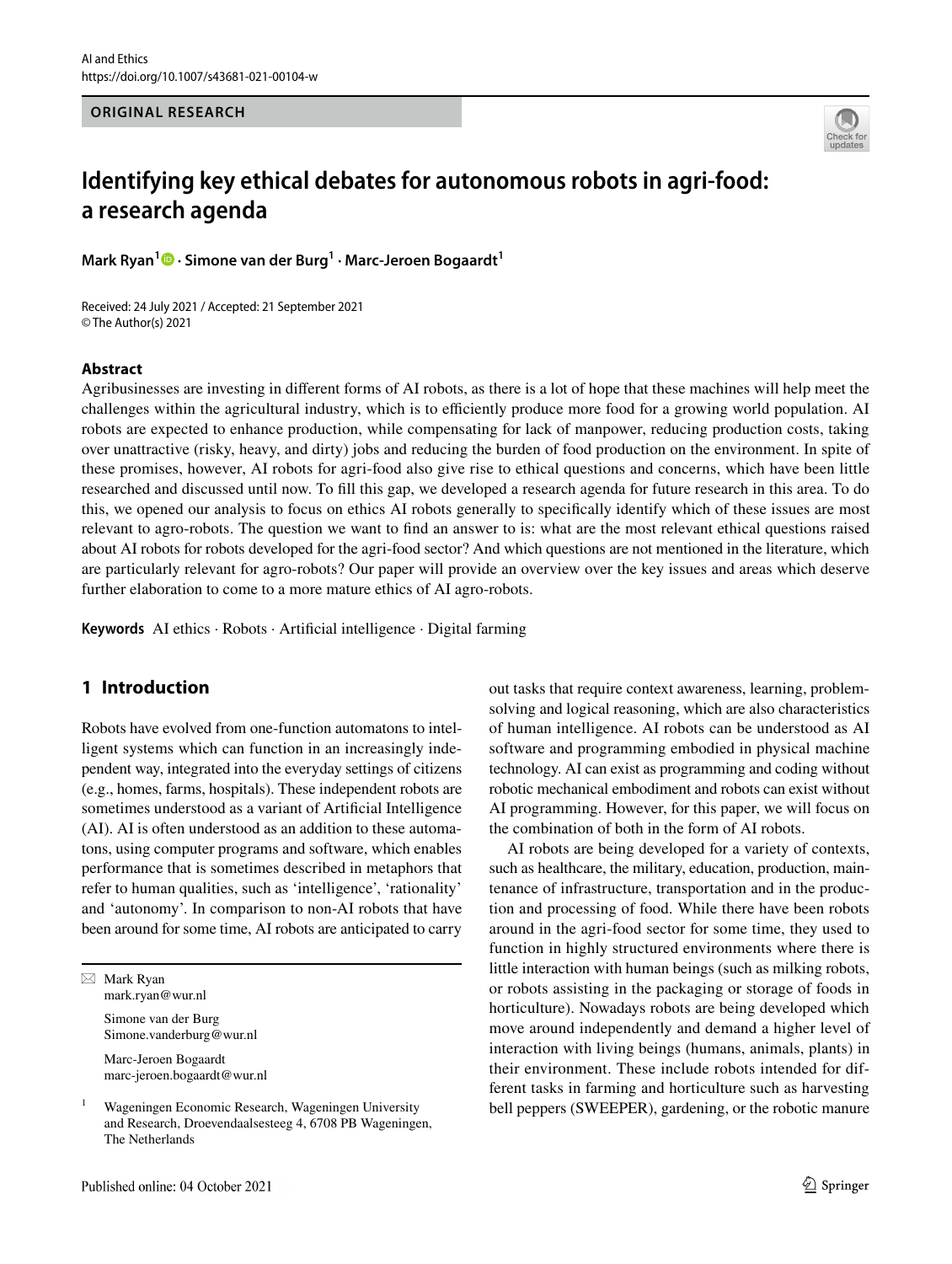scraper  $($ Lely $).<sup>1</sup>$  Other examples include weeding robots (the 'weed wacker') which make the use of pesticides obsolete, solar-powered drones to autonomously spray weeds with pesticides (ecorobotix), robots that assist farmers in hoeing and harvesting (Naio technologies), strawberry and citrus fruit picking robots, drones to measure the health of crops (agribotix), and AI arms that plant seedlings at the optimum time [[30\]](#page-13-0).

The industry for AI robots is rapidly developing and investing a lot of money into these new technologies. For example, John Deere paid \$305 million for the company Blue River Technology, who develop robots that can be attached to tractors to analyze crops and distribute fertilizers and pesticides to plants [[20](#page-12-0)]. John Deere has also been developing self-driving tractors with NASA [[56](#page-13-1)]. While BASF is using drones to measure turf health, and other companies are using them to identify locations, geography, and aerial photos of farms, as well as being used to spray felds within pesticides, herbicides, and water [\[62](#page-13-2)]. However, this is not to preclude that agricultural AI development is mostly a Western phenomenon as a recent article demonstrated that China and India are two out of three (US being the third) most infuential countries in research in this area [[65\]](#page-13-3).

Agribusinesses are investing in diferent forms of AI robots to do things quicker and more efficiently and therefore there is a lot of hope that these machines will meet the challenges within the agricultural industry, which is to produce more food efficiently for a growing world population, AI robots compensate for lack of manpower, reduce production costs, take over unattractive (risky, heavy, and dirty) jobs and even potentially contributing to realizing the European Green Deal [[4](#page-12-1), [37\]](#page-13-4). The Green Deal has placed a greater emphasis on technological solutions to meet our future environmental challenges and one of the sections in the report gives specifc attention to the agricultural sector and how AI can be a benefcial tool for innovation.

However ultimately, the challenge becomes implementing the right kinds of technologies in the right types of situations and doing so in a tactical and optimal way [[34](#page-13-5)]. Overall, AI robots offer great potential and huge benefits for a wide diversity of industries, but likewise, they also give rise to ethical questions and concerns. As there is very little research done on the ethical impacts of agro-robots, we opened our analysis to focus on AI robots generally to identify which of these issues also apply to agro-robots. The question we want to fnd an answer to is: what ethical questions are raised about AI robots and what is the relevance of these questions for AI robots in agriculture? Our paper will provide an overview over the key issues and areas that *are* discussed to some extent and *should* be elaborated more to come to a more mature ethics of AI robots that are currently being developed.

## **2 Method**

While there have been many articles that have conducted literature reviews on the relationship between IoT and agriculture [[15,](#page-12-2) [71\]](#page-13-6), AI in operations environments [[34\]](#page-13-5), blockchain in agriculture [\[57\]](#page-13-7), and even AI in agriculture [\[65](#page-13-3)], there has not been very many conducted on the relationship between AI *robots* and agriculture. As the use of AI robots in agriculture is relatively new and because it is a very under-evaluated area of ethical research, our literature search aimed to understand the main ethical themes surrounding AI robots and interpret their relevance for AI robots in the agricultural sector.<sup>[2](#page-1-1)</sup>

## **2.1 Search and selection**

Our review is not a systematic review, but it has a looser narrative style, as it was carried out in diferent stages, over a period of three years. This is due to the fact that the research that lead to this article was done in several subsequential short-term research projects, in which deliverables had slightly diferent goals and audiences. In the following, we will describe the process leading to our selection and reading of literature.

In the frst phase, our search focused on policy reports. As our work was part of a project aiming for a Dutch audience of tech businesses and policy actors, we started by mapping the ethical issues raised about AI robots in policy reports in the period between March and June 2018. To do this, we used LexisNexis as a search engine, which is commonly used to explore ' grey' literature. Keywords such as 'autonomous' AND 'robot' AND 'ethics', yielded 1089 hits. This number was frst roughly reduced by selecting only policy reports and excluding articles published in newspapers or magazines, blogs, interviews, reports about workshops and conferences, as well as all reports which were not written in either Dutch or English. After this selection we ended up with 300 reports, of which we scanned the abstracts and titles. After verifying that there were no reports that focused specifcally on AI robots for agri-food, we chose to focus on reports that adopted a more generic perspective to ethics and AI robotics and avoided reports that exclusively focused on

<span id="page-1-0"></span> $1$  More info about these robots can be found on the following websites: <http://www.sweeper-robot.eu/>; [http://trimbot2020.webhosting.](http://trimbot2020.webhosting.rug.nl/) [rug.nl/;](http://trimbot2020.webhosting.rug.nl/) [https://www.lely.com/solutions/housing-and-caring/disco](https://www.lely.com/solutions/housing-and-caring/discovery-collector/) [very-collector/](https://www.lely.com/solutions/housing-and-caring/discovery-collector/)

 $\circled{2}$  Springer

<span id="page-1-1"></span><sup>2</sup> The team consisted of three researchers, 1 female and 2 males. Two of the researchers are ethicists and one is an economist.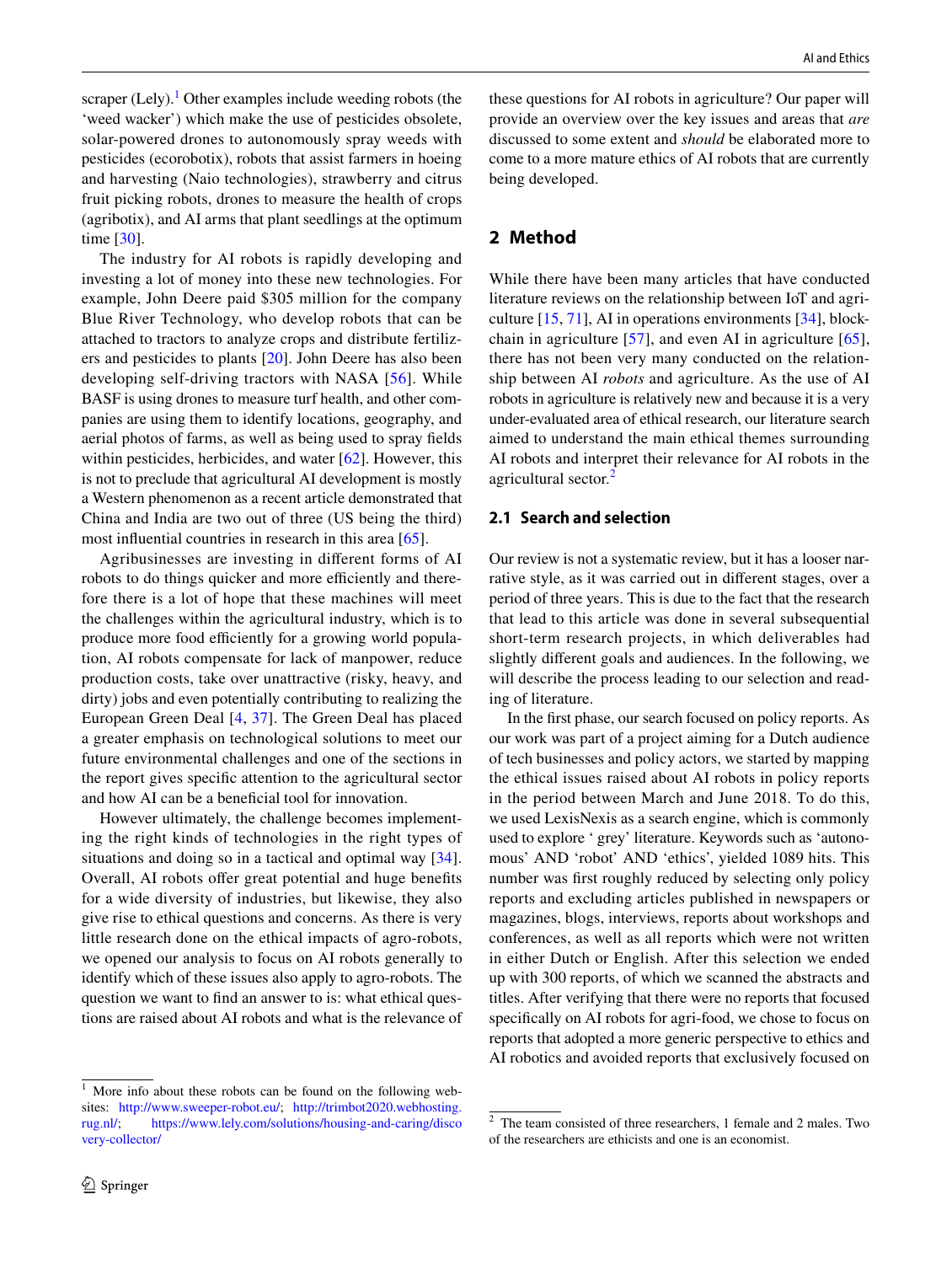military robots, care robots, self-driving cars or sex robots. We ended up with 35 reports, on which we based our analysis, which we described in a project deliverable at the end of 2018.

In a second stage of research, we chose to expand our reading and include scholarly literature, which started in March-June 2019. The reason for that was that next to our Dutch project, we were also engaged in an EU project on robotics for agri-food, AgROBOfood, and we wanted our results to be accessible to a wider international audience. We used the same keywords as in the frst phase and used search engines Web of Science and Scopus, which are commonly used to get a quick overview over scientifc publications about a topic. Our search again brought up over 1,000 articles. After eliminating duplicates, non-English texts, technical papers, or other papers with no ethical content and excluding books, book reviews and conference reports, we were left with 134 papers. Based on a thorough reading and analysis of this literature, we delivered a project report and a presentation with an overview over ethical issues related to AI robots at the end of 2019, and in the beginning of 2020.

Based on both deliverables, we decided to work towards a publication in 2020, as there is little work available on the topic of AI robotics for agri-food. As time had passed, however, we needed to update our review, which we did between September and December 2020. This updating was done by identifying relevant papers cited by, or that referenced the original 134 papers using Google Scholar. This method led to a broad exploration of articles. The articles we selected either attracted our interest, because they provided a new insight in ongoing discussions that we already identifed in the previous phases, or they added new themes that we had not previously included. It is in this phase, for example, that a few papers about agricultural robots were starting to appear, which allowed to include them in our analysis.

While the work done for this review was carried out at diferent moments, we did manage to keep a good analytic focus within the team.

## **2.2 Analysis**

In the various stages of our research, we conducted our analysis of the texts by evaluating specifc ethical issues, establishing fve thematic sections, which we describe in the Results section. The fve themes were chosen based on two criteria: frst, their relevance and frequent occurrence in the literature and, second, their relevance for AI robotics for agri-food. Every time we disagreed about in- or exclusion of themes, we discussed until we reached consensus. An example of our discussion focused on contrasts we initially saw between the omnipresence of a theme, such as moral agency and patiency of robots, in the literature and its relevance for AI robots intended for harvesting, manure scraping or

weeding. While these themes frst seemed to presuppose a quite speculative perspective to the future of AI robotics, which seemed to have little to do with the developing robots for agri-food, we concluded that discussing them allows to develop an ethical perspective to other themes with high relevance for AI robots for the agri-food sector, such as, for example, a robot's responsibility or liability for accidents, human–robot relationships, and the distribution of labor. This is how we came to the selection of our themes: we chose themes that are either relevant for the agri-food sector, or they offer a stepping-stone towards developing an ethical approach to these themes which are relevant for AI robotics for agri-food.

As the literature about ethics of AI robotics is voluminous and complex, there were also themes that we considered relevant, but which we excluded. During our review we encountered articles that discussed issues related to data that AI robots collect and analyze and which they need for their functioning. Ethical discussions about agricultural data focus on questions related to data ownership, privacy, accessibility and sharing of data, data security and safety of data. Within the feld of digital or 'smart' farming these issues are being discussed at length [\[21](#page-12-3), [80,](#page-14-0) [81\]](#page-14-1). While we recognize that these discussions are also relevant for AI robotics, we here decided to leave them out of scope as they are not just raised by AI robots, but by any digital system that is retrieving, storing, or using agricultural data.

Considering the choices that we made, this paper does not pretend to provide a comprehensive analysis of all literature on the ethics of AI robots, as that would be an extremely challenging and lengthy process. Instead, we aim to provide a broad, but concise, categorisation of some of the most signifcant issues that we think can and should give shape to a relatively new sub-area of ethical debate, namely about AI robots for agri-food.

## **3 Results**

The themes that we encountered in the literature and that we considered most relevant for the development of ethics for AI robots for agri-food are: (a) autonomy and the moral agency of robots, (b) the moral status of AI robots, also called the moral 'patiency'<sup>[3](#page-2-0)</sup> (c) responsibility of robots and liability for damage, (d) moral relationships between robots and other sentient beings and (e) the meaning and just distribution of labor. It is these themes that we will discuss in this

<span id="page-2-0"></span><sup>&</sup>lt;sup>3</sup> 'A moral patient is thus a being who possesses some moral status i.e., is owed moral duties and obligations, and is capable of sufering moral harms and experiencing moral benefts—but who does not take ownership over the moral content of its own existence' [[28](#page-12-4)].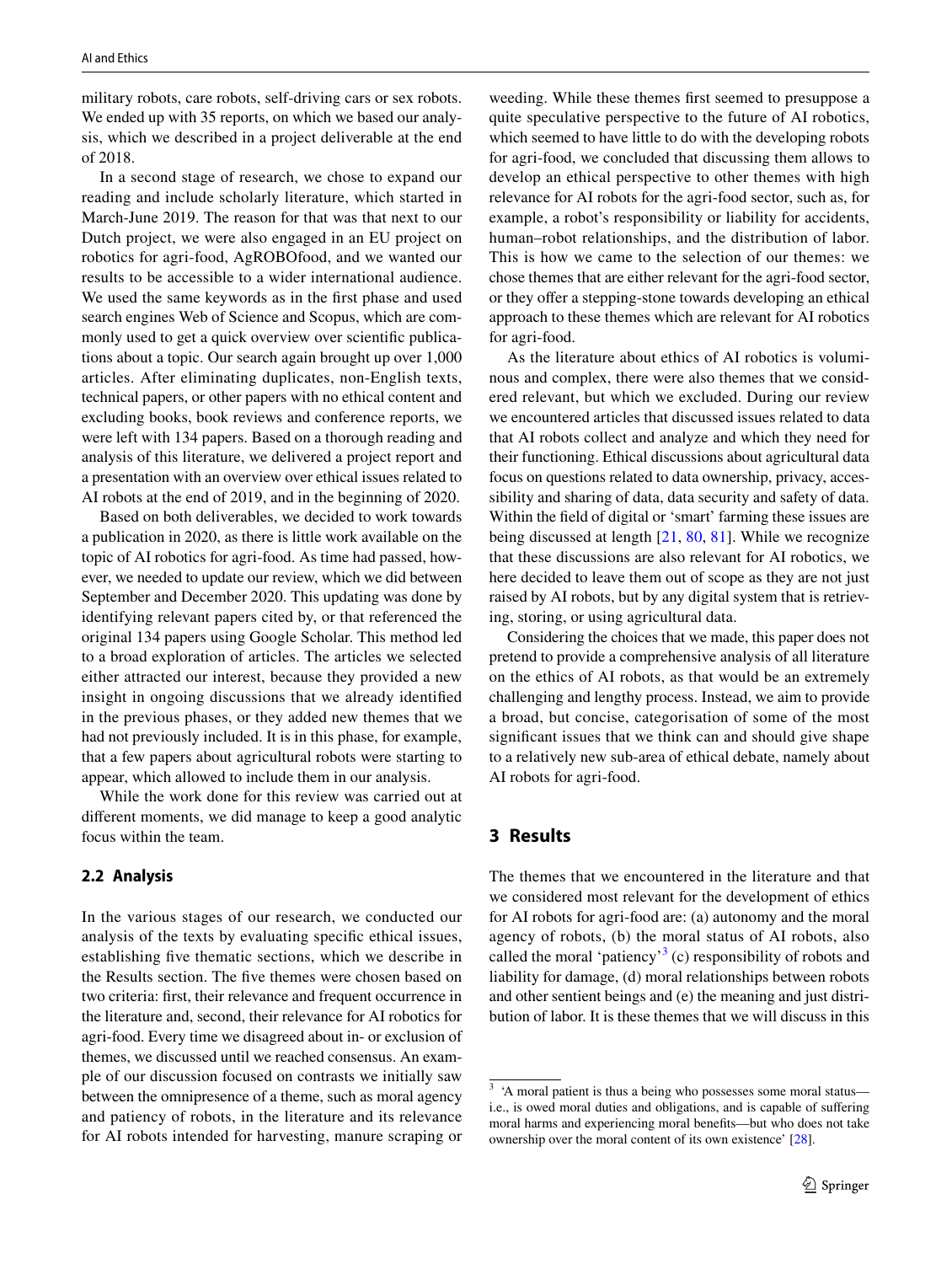paper. We will frst outline the content of the theme and the discussion about it that we saw in the literature; after that, we will discuss the relevance for the further development of ethics of AI robots for agri-food.

## **3.1 a. Autonomy and morality of robots**

As AI robots are increasingly *autonomous*, and autonomy is regarded as the capacity that makes human beings moral agents, it is perhaps unsurprising that a lot of ethical discussion focuses on the question whether robots can be considered moral agents too—and who should take responsibility for their actions as moral agents. There are diferent approaches to that. Some ethicists focus on the robot-makers, the engineers, and designers, and argue that they should take responsibility for the robot's actions. Robertson et al., for example, ascribe ethical responsibility for the design of the machine to the engineer  $[64]$  $[64]$  $[64]$ : 2. Yet they also advise engineers to consider the values of end-users and other stakeholders: they call this approach ethical co-design [[64](#page-13-8)]: 4. The co-design approach stems from the participatory design movement, which started in the 1970s [[22\]](#page-12-5). It takes as a presupposition that end-users possess a kind of expertise (experiential expertise) based on which they need to give input to design [[85\]](#page-14-2). In this way, end-users can contribute to the values in the design process and therewith can make the end-product (the robot) acceptable to users. Users, with their experiences and values, help engineers make more responsible decisions about the design of the robots, as they can help make sure that robots 'act' in a way that is desirable or acceptable to them.

A signifcant portion of the literature moves, however, beyond the idea that engineers are the primary addressees of moral refection about robots. As robots become more and more autonomous, they could also become capable of making free choices. Robot agency and human agency could then become hard to distinguish, thus raising the question whether robots should be considered moral agents too. This question is discussed in abundance in the literature [[2,](#page-12-6) [3,](#page-12-7) [5](#page-12-8), [27](#page-12-9), [39](#page-13-9)]. Authors who look at robots as agents capable of free choice do not ignore the role of the engineers as designers of those robots (in fact, they argue that the engineers should program the robots in such a way that they *can* act as moral agents) but they anticipate that once robots have been created, they will act with a strong degree of independence. Some argue, therefore, that these robots should also act morally, as 'intelligence must come in conjunction with ethics' (Crnkovic et al. [\[27](#page-12-9)]: 61/62) 'Ethics by design' is a job that involves building ethical behavior into the design of a machine: '(..) development of cognitive machines with "built-in" Machine Ethics is the prospect of a deeper understanding of the mechanisms of ethical behaviour in humans.'

(Crnkovic et al. [\[27\]](#page-12-9): 62) Robots, according to them are artificial moral agents (AMA).

Authors who take this approach often engage in a theoretical discussion about what constitutes moral agency and how it can be known that robots possess it. Some propose (the design of) an empirical experiment, like the famous Turing test,<sup>[4](#page-3-0)</sup> but adding morality. This idea was launched by Allen and Wallach [[3\]](#page-12-7), Wallach et al. [[86\]](#page-14-3). In the *Moral* Turing Test (MTT), interrogators are asked to distinguish human moral reasoning from computer moral reasoning. If the human interrogator cannot distinguish the machine, it can be considered successful as a moral agent. The *comparative* Moral Turing Test (cMTT) instead asks the interrogator to compare the answers of a human actor and a computer and assess whether one of them is giving a less moral answer than the other. If the machine is not identifed as the less moral of the pair, it has passed the test. [[2\]](#page-12-6): 255).

Generally, these cMTT experiments take the human moral agency to be the norm that robots need to satisfy, whereas human moral behavior is known to be fallible. Allen et al. argue in response to this criticism that the artifcial moral agent which is more rational and consistent than human beings should be morally infallible and should satisfy higher standards than humans. Another criticism is that during a MTT or cMTT, it is unclear whether the machine understands what it is speaking about, or whether it is simply reciting verbal phrases. Moreover, it remains quite unclear whether a robot that utters the right phrases also engages in moral reasoning and would eventually do the right actions ([[7\]](#page-12-10): 105). Instead of focusing on verbal utterances, Arnold et al. propose to opt for verifcation, as this 'looks at the whole system', design as well as eventual performance, to determine what outputs the system will produce and why.  $([7]: 109)$  $([7]: 109)$  $([7]: 109)$ .

Those authors who trust that robotic systems will have moral agency, usually also engage in a theoretical discussion concerning what ethical theories should guide robotic behavior, such as deontological or utilitarian ethical principles, [\[76](#page-14-4), [77](#page-14-5)], virtue ethics, which implies a period of moral learning for the robot  $[2^5, 25]$  $[2^5, 25]$  $[2^5, 25]$  $[2^5, 25]$  $[2^5, 25]$  $[2^5, 25]$  $[2^5, 25]$ , or behavioral universals of mammals [\[69](#page-13-10)]. Some consider the more abstract principlebased ethics attractive, as they can be programmed into the system. Other authors, however, argue that this might lead to too rigid robotic behavior, which is unable to respond with flexibility to specific contexts  $[5, 27, 49]$  $[5, 27, 49]$  $[5, 27, 49]$  $[5, 27, 49]$  $[5, 27, 49]$  $[5, 27, 49]$  $[5, 27, 49]$ . To become more

<span id="page-3-0"></span><sup>4</sup> The original Turing Test asked human interrogators to ask questions to human test subjects and a computer and they had to distinguish human reasoning from computer reasoning based on the answers.

<span id="page-3-1"></span><sup>5</sup> Allen et al. suggest looking at the development of AMA's as a 'simulated childhood', during which the computer receives feedback on the acceptability of actions and learns from it. (Allen et al. [[2\]](#page-12-6): 258).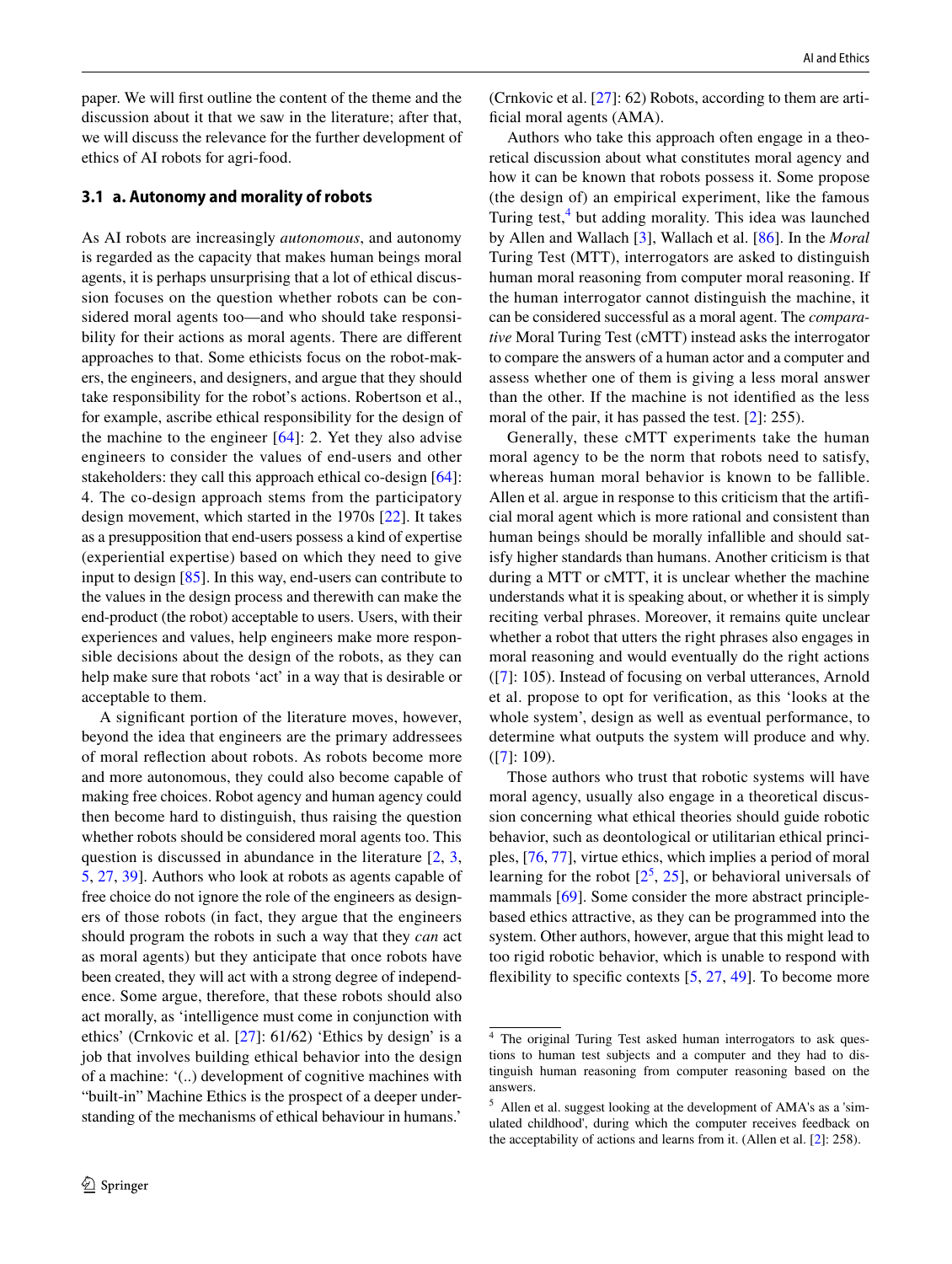responsive to context, Anderson et al. [\[5](#page-12-8)], suggest guiding the behavior of robots by a framework of principles that are established bottom-up through consensus of ethical experts about concrete cases (Anderson et al. [[5\]](#page-12-8): 2). McGrath and Gupta [[49\]](#page-13-11) propose to use stories (including science fiction stories) to teach robots to respond well to the specifcities of context and Scheutz et al. [\[63\]](#page-13-12) defend the development of 'moral competencies' in robots, which enables them to respond in appropriate ways to contexts.

In general, however, the lesson learned from the literature focusing on the moral agency of robots is that the moral demands that can be rightfully placed on robotic systems, depends on their *degree* of autonomy. Crnkovic et al. [[27\]](#page-12-9) argue that the ethical competence of a robot should depend on its actual intelligence and feld of application: not all capacities that human beings possess are attainable for robots and it is not always needed to give robots these capacities.<sup>[6](#page-4-0)</sup> Whether moral principles should be programmed in the robotic system depends on the contexts in which it is used. Robots are usually designed to function in a more restrained domain with less need for complex moral decision-making. This is certainly the case for AI robots intended for the agri-food sector. Agricultural AI robots are for example designed to plant seeds, harvest grain, test nutrient levels in soil and water plants. The actual intelligence required for these tasks, while still very important, does not require the same kind of ethical competencies of robots in other sectors where robots will be directly interacting with, providing decisions for- and afecting human beings. The ethical actions and conduct of agricultural AI robots and their ethical consequences are, therefore, very diferent and probably less demanding for the decision-making power of the robot.

This explains perhaps also why there has not been a lot of discussion in ethics of AI robots literature about implementing a specifc ethical ideology or framework into agricultural AI robots, such as utilitarianism, virtue ethics, or Kantianism. This is probably because of the limited autonomy that robots had until now in agri-food, which explains why there was not yet a need to consider the morality of their decisionmaking. When robots in the agricultural sector are becoming increasingly autonomous, it may however be fruitful to think about this. It is expected that this will happen, because the relative autonomy of the robot may make it more productive, while restraining this autonomy may stife innovation and new ways of progressing these technologies and thus the industry [[10\]](#page-12-12), p. 130). The scarce debate that has taken place on AI in agriculture, has focused on the impact that AI robots may have on the autonomy of farmers working in the industry whose decisions may be steered by AI or altogether taken away from them [\[66](#page-13-13)]. Farmers are concerned that AI robots will reduce the control they have over their farm [\[66](#page-13-13)]. There is also fear that decision-making will be transferred to tech companies and agribusinesses outside of the farm that design and produce the robots (Ryan [[67\]](#page-13-14), thus leading to questions about the (possibly manipulative) power and control that they exercise over individual farm businesses and the autonomy of their managers, the farmers. One of the possible ways to answer to these fears may be to program ethical principles into the robots, which would prevent these types of impacts.

#### **3.2 b. Moral status (patiency) of AI robots.**

Anticipating a future in which robots increasingly think and act like human beings, authors have raised the question whether robots can and should have rights similar to human rights. Some argue that robots cannot, and should not, have rights. These authors consider the prospect of ascribing rights and duties to robots ridiculous: we are not going to send robots to prison or give them fnes or accuse them of abuse. These authors think that we cannot give rights to a machine, and it is morally repugnant to try: 'No matter how independently, automatic, and interactive computer systems of the future behave, they will be the products (direct or indirect) of human behavior, human social institutions, and human decision' [[46\]](#page-13-15), p. 197).

Others, such as Ben Goertzel [\[40\]](#page-13-16), state that robots will develop higher forms of intelligence in the future, which will justify them having rights. They argue that it is not a question of *if* this will happen it is a question of *when*. According to Asaro, we should even grant them rights before they demand them [[8](#page-12-13)]. Joanna Bryson [[17](#page-12-14)] agrees that we may be able to create machines that need rights, but we should avoid this by not designing them with qualities that make them deserve rights. Robots should be built with enough capabilities to serve our needs but never be designed to merit the ascription of rights [\[17\]](#page-12-14). In contrast, Kate Darling [[31](#page-13-17)] states that even if this were the case, we should still ascribe rights to robots because it *feels* wrong to harm them, as we often perceive them as being like us, with the abilities to feel pain, distress, and awareness. We should grant robots rights because violating rights of robots, violates our humanity and may condition us to act in similarly inhumane ways towards other humans. While John Dana-her [[29](#page-12-15)] claims that if robots are behaviorally equivalent to us, then it would grant them similar moral patiency. If we are unsure of their internal workings and makeup, but they

<span id="page-4-0"></span><sup>6</sup> 'Adding the requirement for ethical behaviour to a robot or a softbot does not mean that the artifact should possess the totality of human moral capacities, just as an intelligent artifactual system does not possess all of the human intelligent capabilities. The requirement of artifactual ethical competence for a robot/softbot should be in accordance with the artifactual agent's intelligence and depend on the application.' (p.64, Crnkovic et al. [[27](#page-12-9)].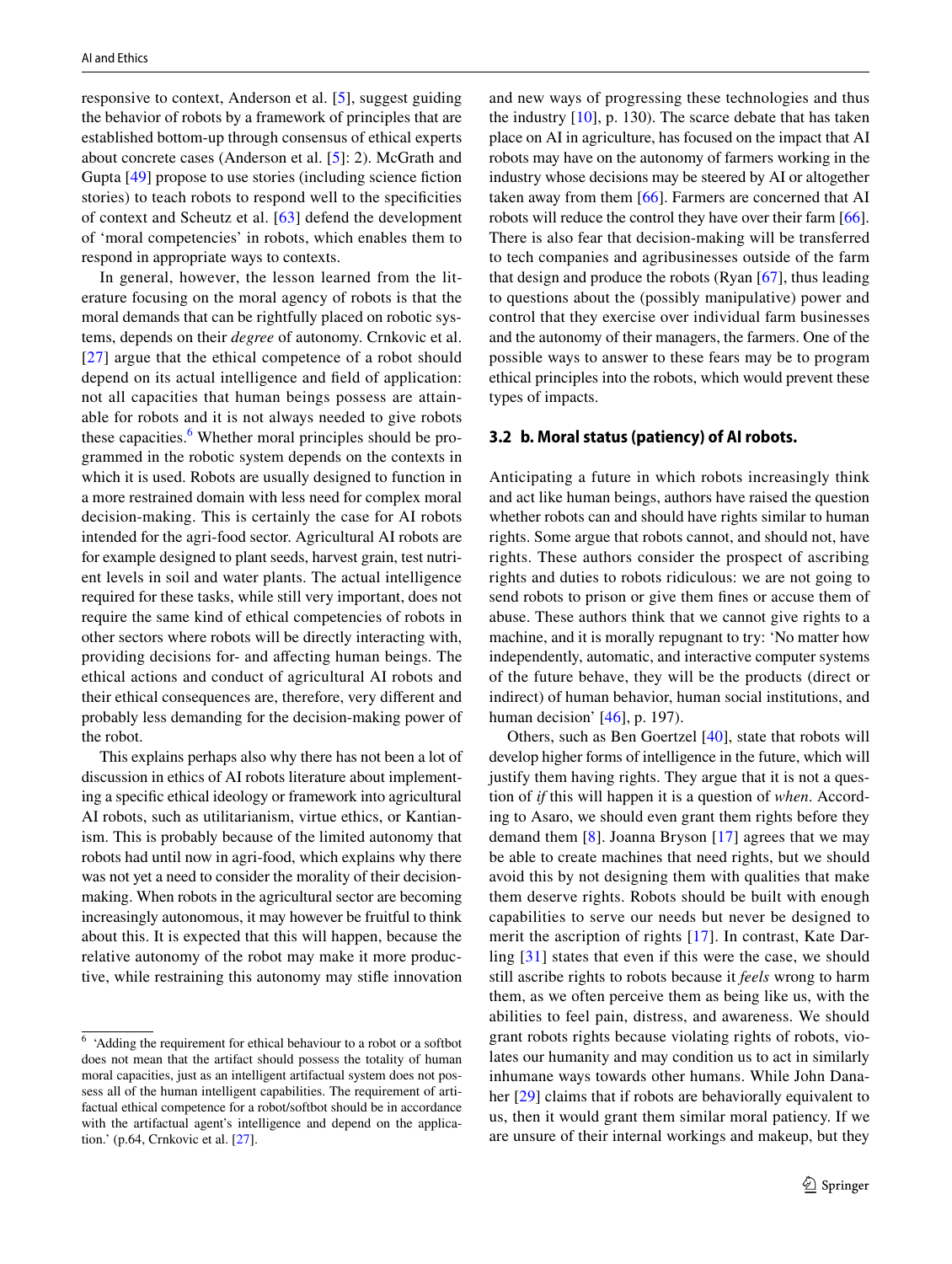appear behaviorally equivalent to us, then we should grant them moral consideration.

David Gunkel [[41,](#page-13-18) [42,](#page-13-19) [43\]](#page-13-20) and Mark Coeckelbergh [\[24](#page-12-16)], following a Levinasian approach [[48](#page-13-21)], propose that we should think diferently about the problem of robot rights. The debate often focuses on the structure of ontology before ethics, that is, on the capacities of the robot which may be deserving of rights, but Levinas [[48\]](#page-13-21) places ethics before ontology, according to Gunkel. It is enough to be confronted with others in the world that we must interact with before we can know anything about their capacities or inherent mental life. Moral consideration is not based on ontological criteria, but on the encounter with the Other (written with a capital to accentuate that it may difer radically from us and deserves our awe) in the social world. Gunkel uses this insight for robot ethics and concludes that this encounter would become unpractical and morally void as it would make us 'obligated to consider all kinds of others as Other, including other human persons, animals, the natural environment, artifacts, technologies, and robots. An "altruism" that tries to limit in advance who can or should be Other would not be, strictly speaking, altruistic' [[41\]](#page-13-18), p. 97).

Considering the question whether AI robots should have rights, is also sometimes considered problematic as it distracts us from actual problems relating to human rights which deserve our attention. Birhane and van Dijk [\[13](#page-12-17)], for example, claim that the robot rights debate is misguided, self-serving, and re-enforces oppression of minorities and the poor. They argue that robot rights are so far into the future that it overlooks *current* human rights infringements. The entire race towards an AI superintelligence will come at the costs of the resources, labor, and exploitation of developing nations. Also, the robot rights debate often equates the rights of robots to how people of color, women, and minority group rights were (and still are) being stripped from them, which is considered dehumanizing for these people.

This comparison between human beings and robots with respect to rights is perhaps not the most urgent theme to discuss in relation to the developing AI robots for agrifood. The agricultural sector has adopted the use of flying drones, large AI tractors, and huge mechanical arms, but there have not been AI humanoid robots yet. There would be no requirement to infer a moral consideration of these types of agri-robots because it is quite clear that their abilities, limitations, and their robotic structure do not resemble human beings. The agricultural sector has no clear indication that it aims to build robots with many of the traits that may necessitate the ascription of rights to them. Metaphors such as 'autonomy' and 'thinking' or 'intelligence' invite this comparison between humans and robots, but for robots in the agriculture sector, we do not immediately see how the moral status of developing robots would become a pressing issue. Yet, we do recognize that the discussion about the

moral patiency of robots is hard to ignore, if AI robots are ascribed a level of autonomy and moral agency, or if robots interact in a human-like fashion in social relationships with humans. If not for anything else, we included this theme in this review because it raises relevant questions about the ways in which we want to develop agri-food robots toward the future. Do we want or need to shape robots as humanoids in agricultural industries—or not? While we imagine it makes sense to give robots a humanoid form in care settings, it may be questioned whether this is needed as much in the agri-food sector, for AI robots play a diferent role here. Questions about whether or not robots deserve moral patiency will more likely arise when robots look like humans and when their interaction with humans resembles social interaction between human beings. Robotic systems which do not have a human shape or form and which do not interact with humans in a polite, empathic and social manner on the workfoor, most likely will stop raising questions about the moral status that is ascribed to them. The question is therefore whether and to what extent AI robots for agri-food need to be humanoid and function like humans in society.

## **3.3 c. Responsibility and liability for harms caused by robots**

There are many harms that AI robots can cause to human beings. AI robotic surgeons may cause someone's death during surgery, self-driving vehicles may cause avoidable accidents or social robots could cause emotional harm to patients in care settings by being insensitive to their needs or uttering someone's secrets to outsiders. Domestic robots could even be used for burglary: '(..) A robot in your own home could either be reprogrammed by people with criminal intent or they might have their robots carry out the theft' [[78\]](#page-14-6). Concerns are also raised about robots that are hacked and used for malicious and nefarious purposes: 'in the wrong hands, they could be used to commit crimes including acts of terrorism, such as delivering lethal substances or weapons into crowded areas' [\[10\]](#page-12-12): 132). The degree of autonomy that a robot possesses also relates to the discussion about whether responsibility can be ascribed to robots for eventual adverse efects, or to the ones who employ the robots to do certain things (such as hackers).

As autonomous robots may move beyond the limitations of what we understand to be 'instruments', the question is raised whether responsibility can be ascribed to them for the harms that they cause. Robots that make independent decisions are often considered problematic in health care [[83\]](#page-14-7), Coeckelbergh [[23](#page-12-18)]. In cases where a robotic surgeon works independently, it is questionable who is responsible (and liable) if something goes wrong [[59](#page-13-22), [70,](#page-13-23) [83](#page-14-7)], Mavrofourou et al. [[53](#page-13-24)]. At present, surgeons are the ones who are responsible (and liable) for their patients, but when robots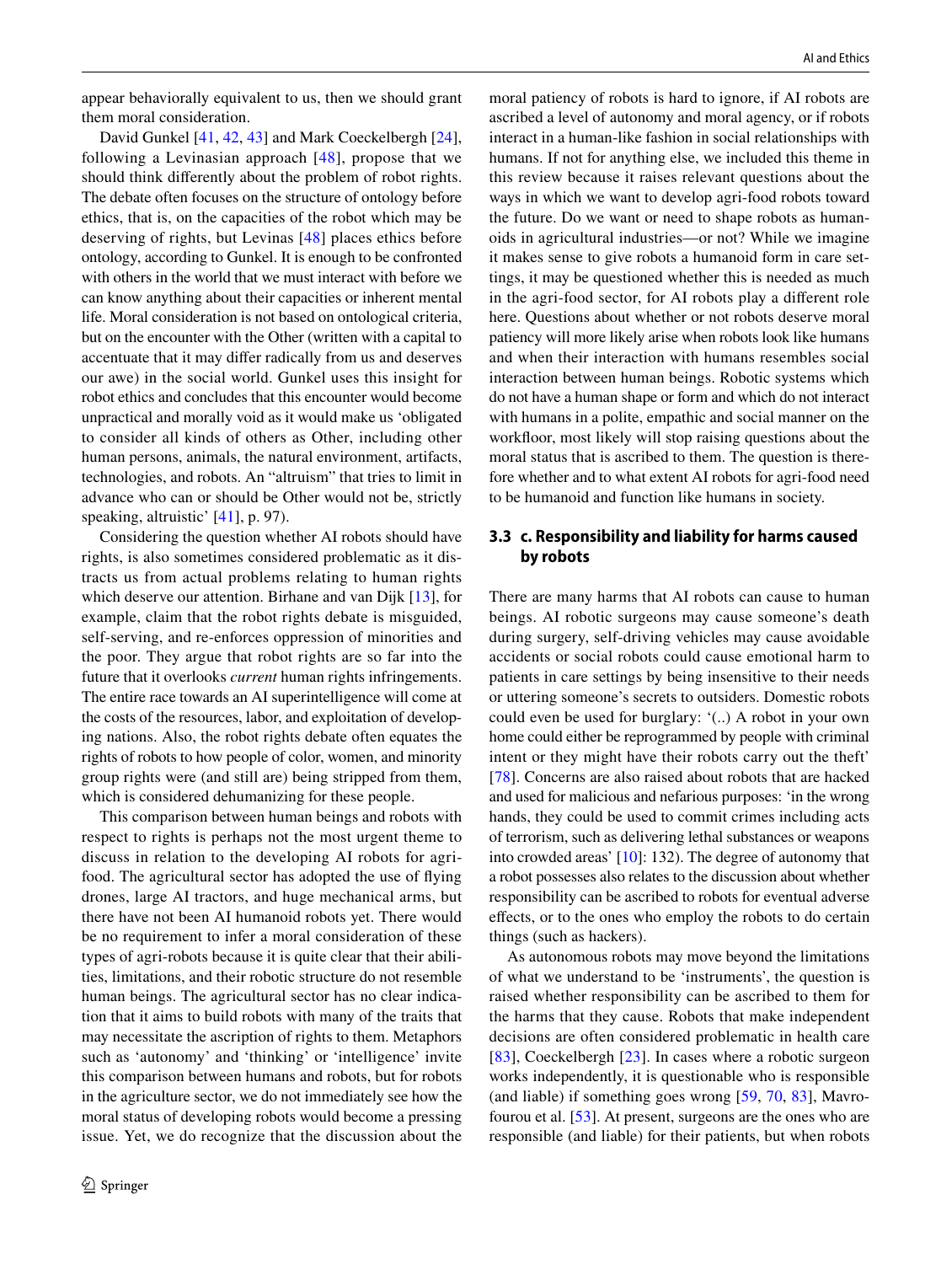work independently, surgeons may no longer be able to take charge [[53,](#page-13-24) [83](#page-14-7)]. This has led some authors to question whether we are putting too much trust or reliance on robots [\[67\]](#page-13-14).

The level of responsibility people give to robots partly depends on what robots are capable of, but it also depends on the ascription of accountability and liability for harms in the context of use. For tasks with a high risk, it is harder to use a robot because legislation is often unprepared to deal with liability for adverse effects caused by autonomous robots [[53](#page-13-24)]. The European Parliament Committee  $(2016)'$ reports that existing legislation is unclear on who is responsible for damage and compensation when it is a robot that causes the harm.

Diferent solutions are proposed for this liability problem. The COMEST Working Group [[26\]](#page-12-19) argues that for robots with a high degree of autonomy and self-learning abilities, it is difficult to track what caused a robot's past actions, thus making it hard to track the origin of adverse events in the way 'black boxes' can in planes (COMEST Working Group [\[26](#page-12-19)]: 37). Other authors question whether the cause of harms should be traced back to just one actor, or a group of actors, such as the manufacturer, programmer, owner, and user. It may be more appropriate to speak about the *distribution of responsibility* for the harms among actors. It is for this reason that the European Parliament Committee (2016) proposes to create a compensation fund to which all parties manufacturer, programmer, owner, and user—contribute in varying proportions, and which allows compensating for eventual damage inficted by a robot to property. This would allow making a combination of parties liable for damage caused by the robot, instead of charging only one with all the responsibility.

This fits with a solution provided by [[10](#page-12-12)] who allocate responsibility depending on the type of error that caused the harm. For example, if the error can be traced back to the design of the robot, then the manufacturer should be held accountable; if it is open software, then the developers of that software are to blame; if caused by the robot that is in process of learning, then the user/owner is responsible who is supposed to teach the robot; and if the robot is hired out, then the hirer is responsible. There needs to be 'a causal link between the harmful behavior of the robot and the damage suffered by the injured party' [\[10\]](#page-12-12).

In the context of AI robots for agri-food, all these issues around responsibility and liability for accidents, and hacking, are relevant topics for ethical debate. Robots intended to work in horticulture greenhouses, stables and felds can also cause damage to human beings, plants, animals, and buildings, which could very well lead to economic loss, time wasted, injuries, or even death of people if robots are out of control or malfunction. When the autonomy of robots for agri-food increases, they may increasingly act outside of the design and intent of their developers and/or users when they cause harm. There is an agency that is disjointed from the intent of the designers of the technology which causes the harm, so it is said to be difficult to blame the human designers for the actions of the robot. But it also seems strange to not make the makers of the technologies accountable at all [[67\]](#page-13-14). For example, if a self-driving tractor's computervision mistakes a rock for a dog, swerves and kills a farmer, should companies like John Deere be held less accountable than if their non-automated tractor's brake malfunctions, crushing a farmer to death? The level of autonomy seems like a signifcant thing to discuss, but the question is also whether the manufacturer should be any less accountable if there is a clear indication that the incident was caused by the programming/development of the technology. This is certainly an issue within the agricultural sector, and its deployment of AI robots, that needs to be clarifed. As we have seen with self-driving vehicles, generally, society is stricter towards death caused by these large autonomous robots more so than accidents caused by human drivers (see the controversies over the Tesla S deaths in recent years), which may also materialise during the use of AI robots in agriculture, as well.

Another topic for debate concerns the right timing of discussion about these issues for AI in agri-food. Some claim that the issues surrounding autonomous robots on the farm will not materialise for some time or will cause only minor issues. For example, in an article citing a manager for a large European agribusiness stated that even if their robot malfunctions, the 'damage that such a robot can do in one day is nearly negligible' [[66\]](#page-13-13): 18). However, even if responsibility ascription for harms is not considered to be a problem right now, it may become a problem when robots in the agri-food sector become more and more independent and incidents come about that injure people, impact farmers' productivity, waste their time or cause unnecessary stress. Furthermore, agricultural AI robots can leak toxic material, pollute, and altogether harm the natural world, not just on the farm. Examples such as these require also careful consideration, responsibility allocation and development of appropriate ways to prevent it [[54\]](#page-13-25). Responsibility and liability for harms are, therefore, an important topic for consideration in agriculture.

## **3.4 d. Relationships between robots and other sentient beings**

As AI robots are often intended to interact with humans in a variety of contexts, relationships of robots with human

<span id="page-6-0"></span>[https://www.europarl.europa.eu/doceo/document/JURI-PR-](https://www.europarl.europa.eu/doceo/document/JURI-PR-582443_EN.pdf)[582443\\_EN.pdf](https://www.europarl.europa.eu/doceo/document/JURI-PR-582443_EN.pdf)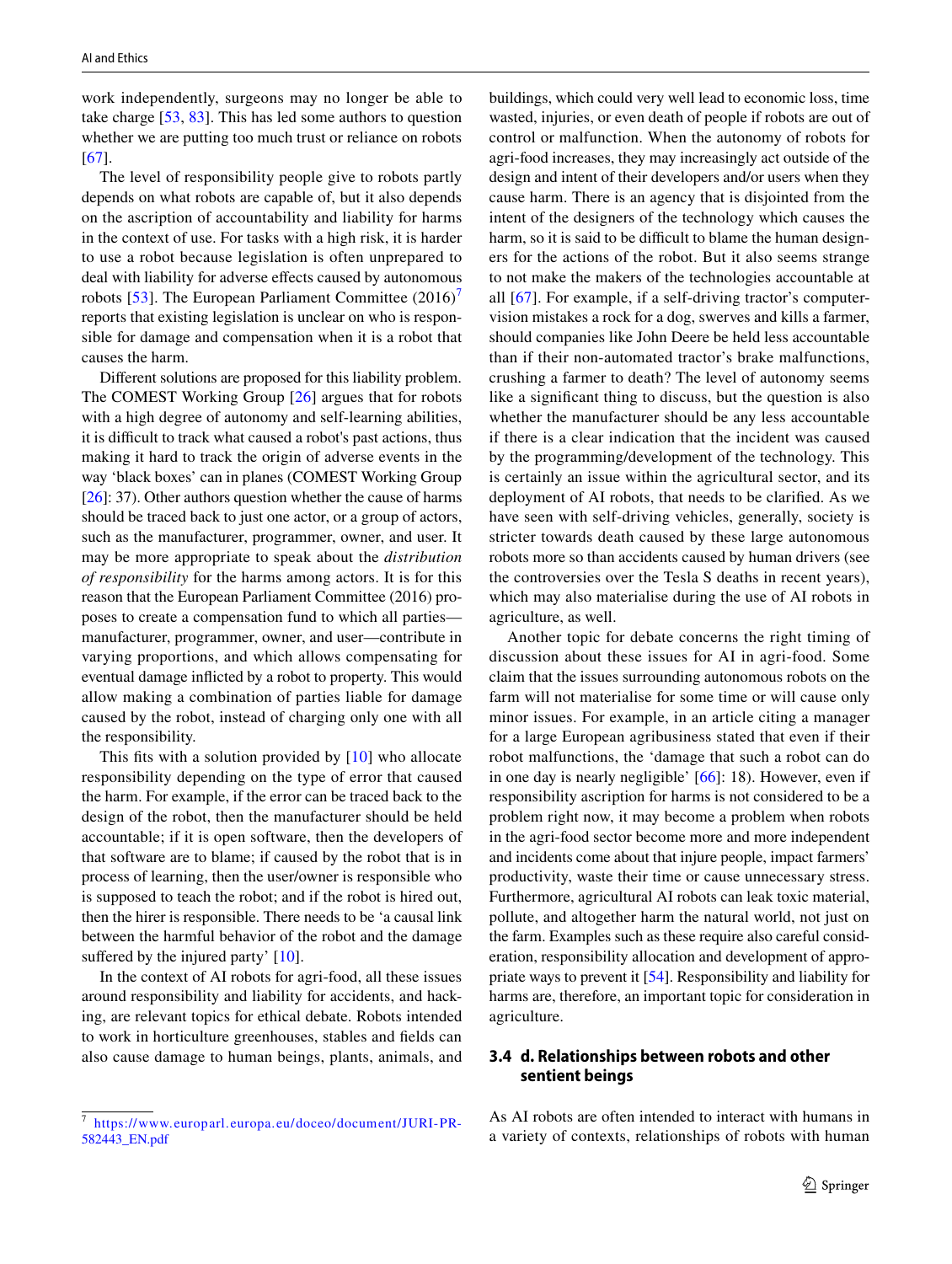beings or animals are an important theme in the literature [[11](#page-12-20), [14](#page-12-21), [58](#page-13-26)], Sparrow et al. [[74](#page-14-8)]. Some of the literature focuses on the acceptance of autonomous robots that are used for various purposes (military, care, transportation etc.), using large scale surveys [\[75](#page-14-9)]. A survey among 250 robot ethics experts and lay responders shows that the accepted level of robot autonomy does not depend on efficiency/efectiveness of the robot, but on public perception to the feld of application (for example, in care, the military or in traffic)  $[55]$  $[55]$  $[55]$ .

Other publications claim that robots with human characteristics—like a mouth and eyes—help to enhance human acceptance of -and trust in- the robot in some contexts. However, sometimes this trust is lost afterwards, as people may expect to interact with a human being when the machine looks like it, but immediately notice that it is not human, feel alienated and refuse to interact with it any longer. This is referred to as the 'uncanny valley' [\[50](#page-13-28), [51\]](#page-13-29). If robots appear too much like us, people are feeling unnerved, apprehensive, and uncomfortable,this also plays a role when people are unable to distinguish between robots and humans in their everyday lives.

The quality of human–robot relationships is also discussed, concerning social robots and care robots. Companion robots are designed to engage in relationships with human beings. Some function as a friend or buddy for children or elderly people [\[45](#page-13-30), [60](#page-13-31)]. Given these 'friendships' between human beings and robots, some publications inquire into the esthetics of the robot and the type of social and emotional contact that it is appropriate to generate between human beings and robots.

As emotions are considered an important constituent of relationships, as well as moral behavior, some scholarly studies focus on the communication of emotions between robots and human beings (Briggs et al. [[16,](#page-12-22) [58\]](#page-13-26). Ojha et al. [\[58\]](#page-13-26) state that to function in social life, a robot's display of emotions should not only be believable but also acceptable: if a robot shows anger when a young child pushes it around or kicks it, this may frighten the child. Ojha et al. argue that the robot should be able to reason ethically about whether an emotion is ftting in a situation, and this should be part of its computational model of emotion. In line with this idea, Briggs et al. [[16\]](#page-12-22) carried out an experiment aiming to study whether robots' display of emotions, can promote ethical behavior in human beings. However, '(..) these displays will only succeed if the human operator is socially engaged with the robot. For successful social engagement to occur, the human interactant must fnd the robot *believable*' (Briggs et al. [\[16](#page-12-22)]: 345). A signifcant number of test subjects that took part in their study changed their behavior in response to the (emotional) protests of the robot. Believability played a large role in their motivation to do so. Those who adapted

their behavior were more likely to ascribe afect/agency to the robots, than those who did not change their behavior.

The instrumentalization of people, as well as a loss of skills in humans, are also topics of consideration. In healthcare situations, for example, the concern is that the use of robots as substitutes of human care-givers will lead to dehumanization, objectifcation or instrumentalization of the recipient of care. Deployment of robots for certain tasks in the healthcare sector, may lead to diminished (or disappearing) human contact between the caregiver (professional or family member) and care recipient. This raises concerns about the dignity of the care recipient who will have fewer interactions with humans and as well as deteriorating social skills of care-givers [\[83](#page-14-7)].

Deteriorating human skills, furthermore, play a role in considerations about some types of AI robots, such as self-driving cars: when people come to rely on driverless cars for their daily commute, their driving skills will deteriorate, which may produce new dangers as driverless cars may need humans to interfere at some moments [\[74](#page-14-8)]. People may become more careless or come to depend on these cars completely: busy parents may send their children to school in a driverless car or people with physical or cognitive constraints can use driverless cars and therewith enjoy more independence, but they may not be able to interfere in the driving when needed. In ways such as these habits may change, which produces new dangers.

While the body of literature discussing the efects of AI robots who interact with humans on the lives of those humans is quite large, there has been a much smaller focus on their efects on the non-human world. The article by Bendel [[11\]](#page-12-20) discussing the (dis)similarity of ethical relationships between human beings, autonomous robots and animals is one of the rare exceptions. Bendel states that autonomous robots and human beings can act as moral agents as they have the freedom to choose and act independently, but animals cannot for they lack autonomy. However, they are still entities of moral concern, whereas machines are not. Therefore, Bendel argues, robots and human beings should take morality into account concerning animals: they are moral agents and animals are worthy of their moral consideration due to their status as sentient beings who can sufer.

For AI robots for agri-food, relationships with humans and animals are also an important topic of consideration. There has been little research done until now on many of the topics that were raised in the broader AI robot's literature on human–robot relationships. For example, there are no agricultural robots imagined functioning as companions, or friends or with built-in emotional capacities of any sort. However, there are robots being designed to work side-byside with human 'colleagues' to pick fruits or harvest vegetables, or to interact with animals in the barn where they clean up the manure, or functioning as an assistant of the farmer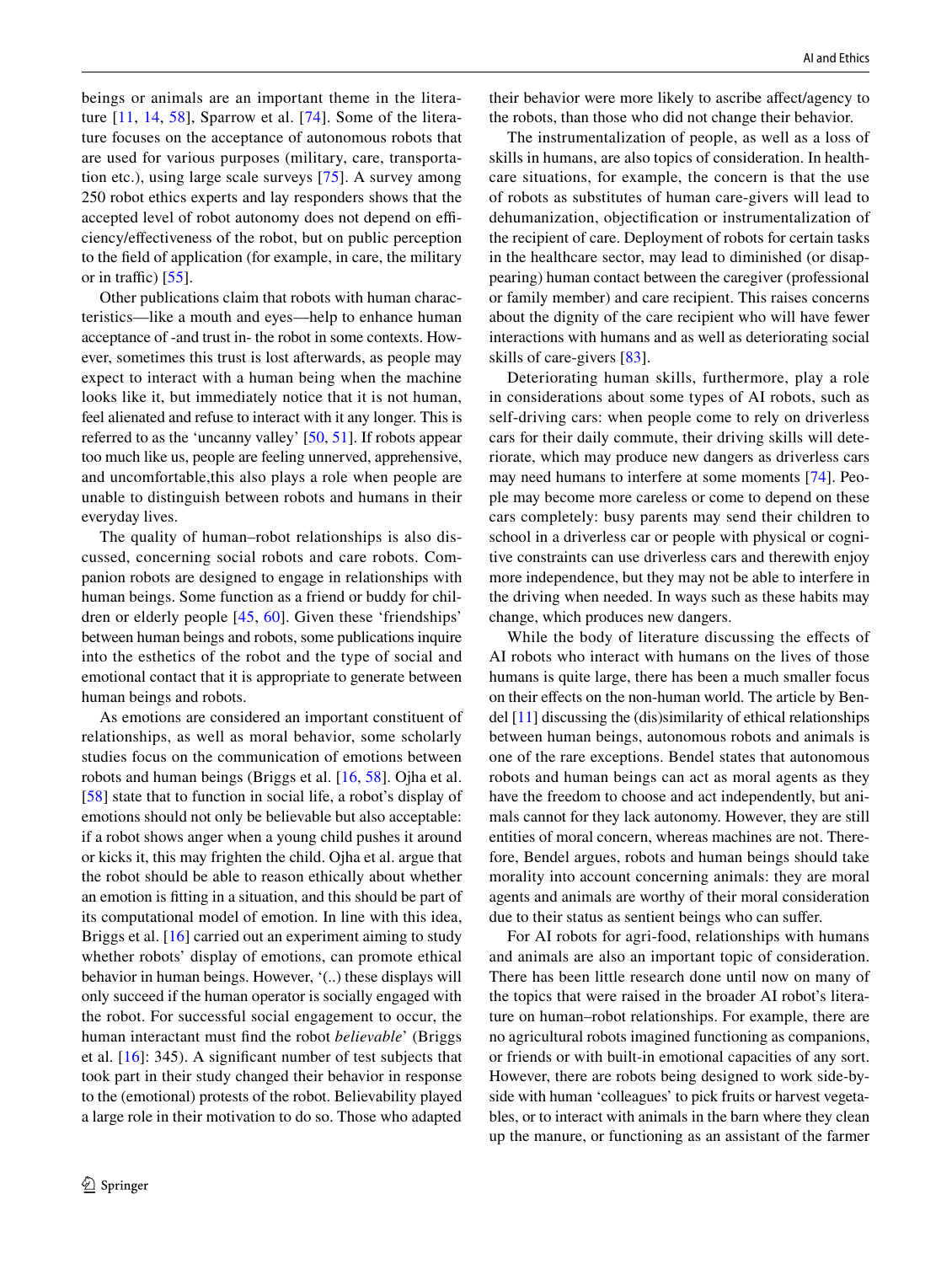in the field  $[61]$ . While there are no personal attachments between humans and agricultural robots, robots are certainly imagined functioning in intimate working collaborations with human beings and animals. In any place where robots and humans interact closely, or where humans interact with animals, questions may arise as to the preferred way for them to interact and the desired relationship to form. Questions may be raised about what constitutes a 'good' collaboration, which should inform the ways in which the robot should be designed to function. Very likely, the moral character of this relationship will be diferent from the one realized in a caring context or a military context.

One of the questions to raise would be whether robots in agri-food should invite humans to form attachments with them. It is of course a possibility that attachments will be formed anyway, like many other robots without social functions have had humans bonding with them, such as US soldiers in Iraq and Afghanistan becoming attached, and even risking their lives, for their Packbots [[79](#page-14-10)]. But the type of relationships that should come about between robots and human beings could also be a topic of ethical discussion. In a farming context, robots could be designed in a way similar to tractors and vacuum cleaners which do not invite any human-like attachment. But there could also be reason to shape AI robots in a way that invites farmers and growers to relate to it. There is the potential that AI robots would replace many human roles on the farm, reducing much of the heavy work, but also the number of human contacts that a farmer will have, and often cherishes, on his farm. While the debatable value of the impact may not be as evident as the restriction of human contact in the care and health sectors, it should still be considered when developing and deploying AI robots in the agricultural domain. The technology is not yet advanced enough to replace some roles, such as agronomists, but even if it were, (for now) many farmers would still prefer to consult with a human agronomist [[66\]](#page-13-13). Farmers value interacting with other people, especially because they often work alone and have little possibility to exchange thoughts with others. This could be a reason to design a robot more like a human being.

#### **3.5 e. Meaning and (just) division of work**

There is much discussion in ethics of AI robotics around the acceptability of a robotic workforce and the value and meaning of people's work [[47](#page-13-33), [82](#page-14-11), [83\]](#page-14-7). Using robots for dirty, dull, heavy, dangerous, or precision work is acceptable to many, as this saves human beings from having to fulfll these tasks. It is also anticipated, however, that robots will soon master many skills human beings possess and will be able to fulfill tasks cheaper and more efficiently than humans can. This means that much routine work will no longer be carried out by human beings (AWTI [[1\]](#page-12-23): 5).

In some felds, such as health care, using a robot as a substitute for a human worker raises particularly sensitive questions (Bertolaso et al. [\[12](#page-12-24)]. While it is considered unproblematic for robots to take over routine caring tasks, which require no emotional, intimate, personal involvement, it is considered more appropriate to reserve more personal and caring jobs for humans (Kool et al. [[47\]](#page-13-33): 56). It is also acceptable that robots and human beings collaborate, such as when a person is present to instruct the robot or when the doctor is assisted by a robot (Est and Kool [[82\]](#page-14-11): 165), or when a robot inspires positive behavior in humans, such as when it motivates a patient to comply with his or her treatment plan. However, to preserve the dignity of the persons who are cared for, full automation of caring tasks is considered problematic. Care should involve meaningful human contact, which cannot be substituted by a robot (Kool et al. [[47](#page-13-33)]: 77; Bertolaso et al. [[12\]](#page-12-24).

The course that discussions take about the type or tasks that should be allocated to robots and the jobs that will continue to need people, partly depend on the capacities ascribed to robots. Brynjolfsson et al. consider the arrival of intelligent machines which can do human jobs more efficiently and cheaper part of the reason for current high unemployment rates (Brynjolfsson et al. [[19\]](#page-12-25). Autonomous robots will take over human jobs when their abilities surpass ours and they wish to put this on the agenda of policy makers.

Others anticipate the development of a whole new industry and market around robots, which will change the range of jobs that is available at present and may even enhance economic growth and welfare (Frey et al. [[38\]](#page-13-34),Van Est et al. [[82,](#page-14-11) [83\]](#page-14-7) European Parliament Committee 2016, AWTI [\[1](#page-12-23)]. This may have very favorable effects on people's welfare, with an acceptable distribution of wealth. On the other hand, there is a fear that robotization will lead to the loss of jobs, as human tasks are taken over by robots (Kool et al. [\[47](#page-13-33)]: 57; Brynjolfsson et al. [[19](#page-12-25)]. Robots may push people to develop new skills, specialize in diferent tasks that robots are unable to do, or maintenance of the robots.

However, some argue that widespread use of robots, as well as increased automation, could diminish the amount of available lower and middle-class jobs. That will increase inequality in society (AWTI  $[1]$  $[1]$ : 18), through a divide between highly educated citizens who can use the opportunities on the job market that robotics and digitization offer and those who cannot (European Parliament Committee 2016: 22; Est and Kool [\[82\]](#page-14-11): 160–161). This 'job polarization' (Est and Kool [\[82](#page-14-11)]: 166) raises questions about distributive justice (of jobs, of wealth) and participation in society.

All the questions raised about the job market are very relevant for the agri-food sector, but they have been rarely discussed at length in the scholarly or policy literature [\[9](#page-12-26), [36,](#page-13-35) [61](#page-13-32), [66,](#page-13-13) [72](#page-13-36)]. While the rollout of agricultural AI robots is still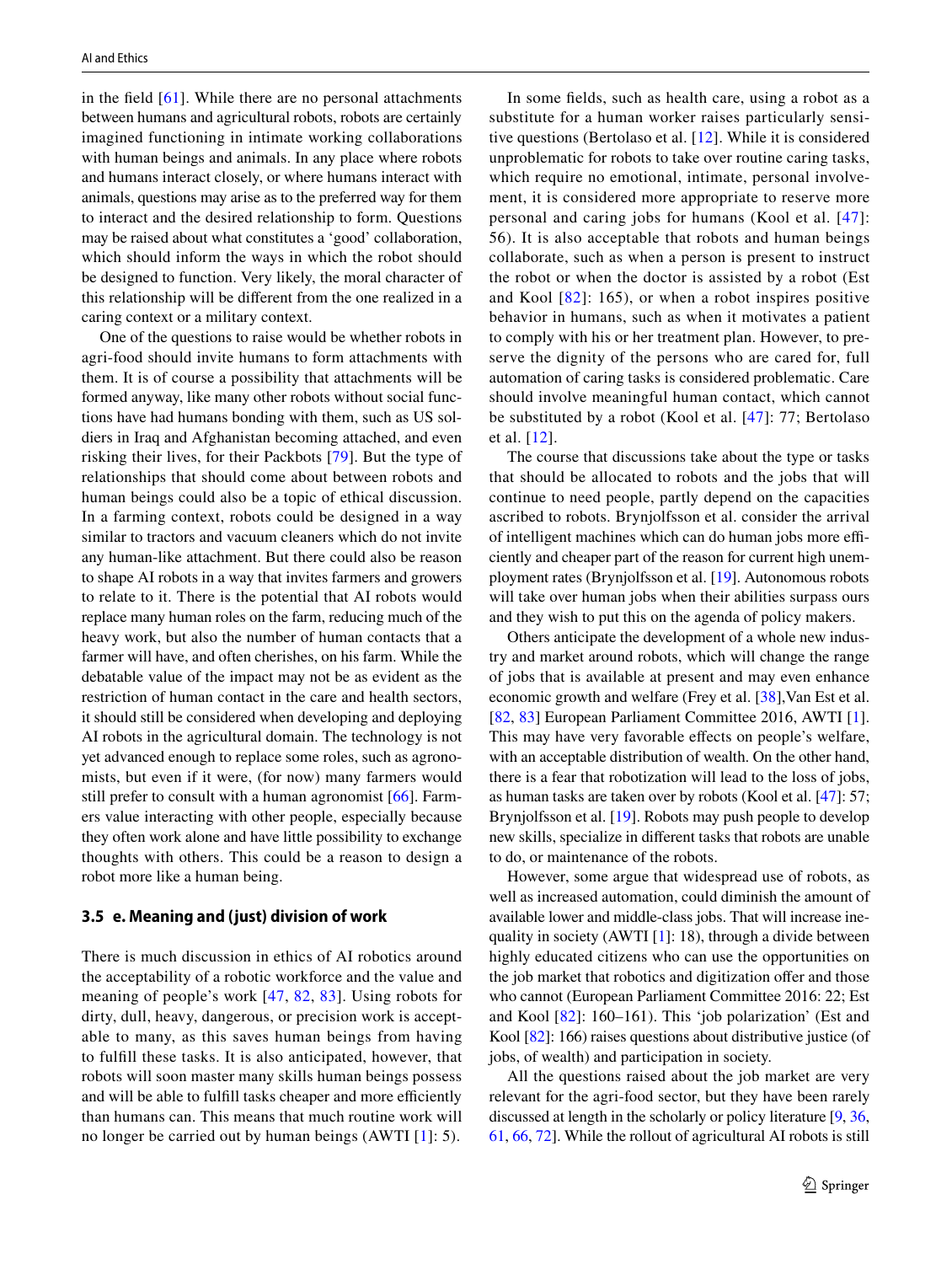| Themes         | Possible questions to raise                                                                                                                                                                                                                                                                                                                                                                                                                                                                                                     |
|----------------|---------------------------------------------------------------------------------------------------------------------------------------------------------------------------------------------------------------------------------------------------------------------------------------------------------------------------------------------------------------------------------------------------------------------------------------------------------------------------------------------------------------------------------|
| Agency         | In what contexts in agri-food would the development and use of AMA be valuable/required/acceptable?<br>What ethical standards should guide the behavior and choices of such a robot and should be built into it?                                                                                                                                                                                                                                                                                                                |
| Patiency       | Does it make sense to speak of (some) agri-food robots as having a moral status? What features do they need to have to be<br>worthy of moral consideration? And what would the ascription of rights to them entail for their position in the social world,<br>for example with respect to their role in the workforce?                                                                                                                                                                                                          |
| Responsibility | Can agri-food robots be considered as 'responsible' agents? What (individual; social) approach to responsibility is most appro-<br>priate when considering AI robots in agriculture? Can robots be considered responsible, or are (only) the robot-developers or<br>users' appropriate responsible agents? What should responsibility distribution/sharing look like when using agricultural AI<br>robots? And (how) does the concept of liability (for damage/accidents) apply to robots and/or to (collaborations) of people? |
| Relationships  | What is the value of robot-human relationships in agri-food? What kind of robot-human relationships would we like to come<br>about in various agri-food contexts? What impacts do robots have on the well-being of other sentient beings (animals,<br>humans)? What impacts should it have?                                                                                                                                                                                                                                     |
| Employment     | What is the value of the effects of AI robots on various labor contexts in the agri-food sector? What is the value of its effects on<br>the job market? How ought these effects to be evaluated with respect to justice and fairness ideals?                                                                                                                                                                                                                                                                                    |

<span id="page-9-0"></span>**Table 1** Research questions derived from our AI robot literature relevant for agriculture

relatively new, there is the possibility that some of the jobs previously done by humans will be replaced by robots. This may require farmers/growers and their employees to learn new skills that cannot be done by robots or update their skillset to adapt to these new technologies (e.g., learning selfdriving tractor functioning, instead of traditional tractors). It may lead to a new opportunity to learn skills for using AI technologies for the future [[72\]](#page-13-36). Robots are expected to fulfll a role, because human laborers are considered costly and reducing costs leads to higher profts (Pekkeriet et al. [\[61](#page-13-32)]. But also, because in some areas (e.g., North West Europe) capable laborers are increasingly difficult to find. There has been a consistent decline in individuals working in agrifood over the past decades. For example, in the US, in 1900, 41% of employees worked in agriculture, while in 2000, this dropped to only 2% [[9\]](#page-12-26). It has declined over the past several decades and often there are huge shortages of available farmers and agricultural workers. As the availability of human beings to do agricultural jobs is expected to decline further in the future, agricultural AI robots are considered attractive as they can fll the gap humans leave behind [[72\]](#page-13-36): 51). Also, in many countries, the demographic of farmers is quite old, despite it being a profession which demands ftness and quite intense physical labor. For example, the average age of farmers in the UK is 58, and in addition to the decreasing levels of youth taking up the profession, this may further exacerbate the strain on the labor market of the industry  $[36]$  $[36]$ : 6).

There is, however, a much greater agricultural labor elasticity in developing countries than developed nations, where the demographics is also quite diferent, as there are currently low levels of technology use, but high levels of human labor in the sector [\[52](#page-13-37)], p. 118). Autonomous robots could be regarded here as offering great potential through the reduction of labor-intensive work in developing countries, while increasing productivity, but they could also be

considered as taking away badly needed jobs for locals or they may further disenfranchise humans within this sector. A careful balance needs to be struck about where, when, and how to implement AI robots within diferent agricultural practices. Introduction of autonomous robots as replacement of human beings in the labor force therefore raises also ethical questions regarding the impact this may have on human opportunity to earn a living, in low-skilled and low-paid jobs, and questions regarding just distribution of benefts. These may include the benefts that robotics provides, which may not be accessible to all farmers, but also the benefts of having a job that allows to earn a living which may no longer be available for some.

## **4 Discussion**

Based on the literature, we identifed some key ethical discussions related to autonomous robots and explored their relevance for the agri-food sector. All in all, we can conclude, that autonomous robots for the agri-food sector have received very little attention in the ethical literature. But the literature studied, as well as the few articles focusing on the agri-food sector that we identifed, does allow us to develop a research agenda that can form a starting point for further ethical research in this area. Our frst exploration of the questions that could be put on the research agenda for AI robots intended for agri-food are noted in Table [1](#page-9-0), but this is by no means exhaustive, and more questions may be added.

In addition to these follow-up questions, which require further exploration, a prevalent issue that we identifed in our research was the re-emerging idea that robots have intelligence like human beings or have the potential to have a similar type of autonomy as us (a–b). Both themes often shape much of the basis upon which other discussions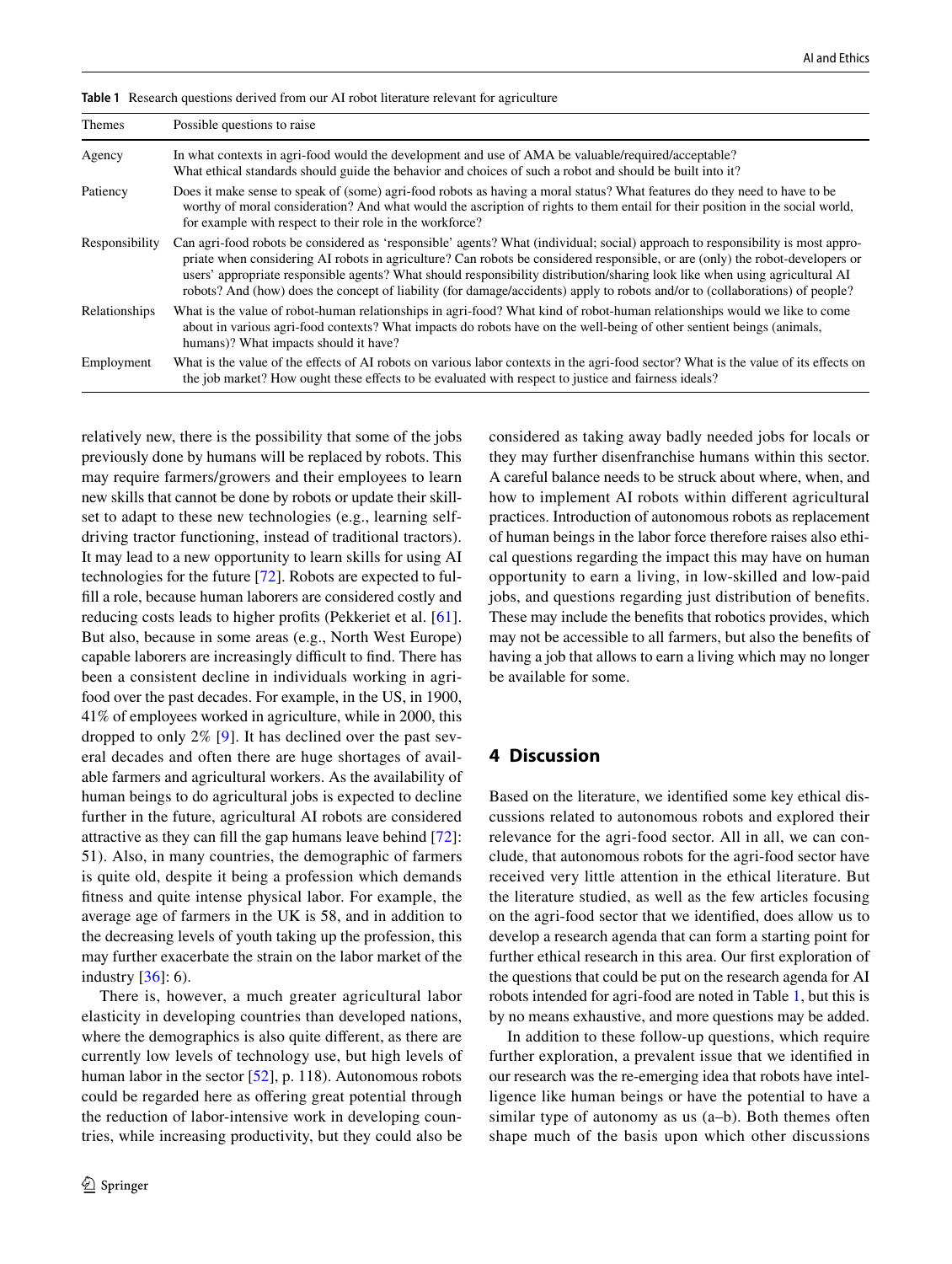| <b>Themes</b>                                    | Possible Questions to Raise                                                                                                                                                                                                                                                                                                                                         |
|--------------------------------------------------|---------------------------------------------------------------------------------------------------------------------------------------------------------------------------------------------------------------------------------------------------------------------------------------------------------------------------------------------------------------------|
| Accessibility and<br><b>Benefit Distribution</b> | What are benefits of AI robots? Where do AI robots offer benefits and to whom? What kind of farms will it benefit, and<br>which will not? What is the just distribution of the benefits?                                                                                                                                                                            |
| Good farming                                     | What does 'good farming' mean? (How) can AI robots contribute to it? What are effects of the use of robots on the farm<br>and how is/should this be evaluated? (for example, with respect to the level and quality of production, (flexibility of)<br>choice of crops, physical burden of work, leisure, social relationships of the farmer on and around the farm) |
| Animal Welfare                                   | What is the meaning of animal welfare? (How) can AI robots contribute to animal welfare (livestock and wild animals)?<br>How should we weigh the interests of animals in relation to the interests of human beings?                                                                                                                                                 |
| Environmental Issues                             | What is sustainable farming? (How) can AI robots contribute to realizing it? How should environmental concerns be<br>evaluated in relation to other (economic) concerns of the farmer? Do AI robots also produce environmental harms?<br>What kind of environmental harms, resulting from these robots, is deemed acceptable, and why?                              |

<span id="page-10-0"></span>**Table 2** Future research questions derived from our research

within AI robot ethics, such as responsibility (c), AI robots' relationships with human beings (d) or replacing them in the labor force (e). All the ethical issues discussed around these topics seem to presuppose human beings used to be unique in the world, but now some robots may have similar, or even superior, capacities than us. While we understand these questions to be important when it comes to the interactive relationships between human beings and robots, we also think that this focus eclipses other important issues. When we, in ethics, continue to occupy ourselves with all these questions related to how robots resemble us, this focus on the resemblance with humans has the potential to blinker us to the other issues that could come up and which would have more direct concrete relevance in the agricultural sector.

While we do not want to discredit much of the philosophical analysis taking place around the future of robot agency and patiency, it is in our view not the theme that deserves priority in ethical discussions of AI robots intended for the agricultural industry. Most of the tasks required on the farm do not necessitate competencies that require moral decisionmaking and 'human-like' autonomy. So far, the agricultural industry has therefore veered away from developing robots that look and act like human beings. While we are open to explore whether farmers would like their robots to have a humanoid form that they can relate to and grow attached to, establishing a good robot–farmer relationship does not seem to deserve the same priority as it has in the development of robots for care contexts or education contexts. For the increasingly independently functioning robots that are developed for agri-food contexts it seems much more important to inquire into the efects on the rights of people that are anticipated to collaborate with these robots, rather than postulating on some future scenario in which robots are outsourced and defend their labor rights which seems to be highly speculative. We therewith acknowledge Birhane and van Dijk's [[13](#page-12-17)] call to put greater emphasis on present human rights issues related to robot use, rather than focusing on a futuristic scenario of robot rights. Some of the additional questions and issues that we identifed, which are of a more immediate concern for agricultural AI can be seen in Table [2.](#page-10-0)

Accessibility and beneft distribution of agricultural AI robots, as well as what 'good farming' means, has started to receive more attention in the literature, with Sparrow and Howard [\[73\]](#page-13-38) article highlighting some of the concerns addressed in Table [2.](#page-10-0) In this article, they describe a situation whereby farmers in wealthier nations, and regions, are able to outcompete their poorer neighbors, thus, leading to equity challenges for the industry (p. 823). Western, wealthy, monocultural farmers will be the most likely benefactor of AI robots, as they are the ones who can aford the large investment costs and farm types to innovate through these new technologies.

In this paper, the authors also pointed to a disempowerment of employees on the farm, particularly, migrant, and seasonal workers. They state that there is a concern that AI robots will not only replace them, but that powerful technological companies and agribusinesses will purposely make it difficult to obtain visas, encourage stricter immigration policies, and altogether, make the implementation of AI robots a more appealing option than hiring these laborers (Sparrow and Howard [\[73\]](#page-13-38).

AI robots also have an impact on accessibility and inclusion within the sector. As Sparrow and Howard [\[73\]](#page-13-38) noted, there is the potential that the largely male-dominated profession of computer science and AI will further exacerbate the (already low) uptake of jobs by women in the agricultural sector.

The ethical debate on autonomous robots is, in our view, quite anthropocentric in its approach. It is often starkly overlooking the effect of robots on non-human organisms, ecosystems, and the natural world. This anthropocentrism has tendency to overlook important impacts of farming on the environment, which may be diminished or prevented by the use of robots, such as the use of polluting pesticides which become obsolete when weeding robots take away the weeds, or the manure scrapers that reduce the nitrogen emissions on farms. On the other hand, robots can also cause harms to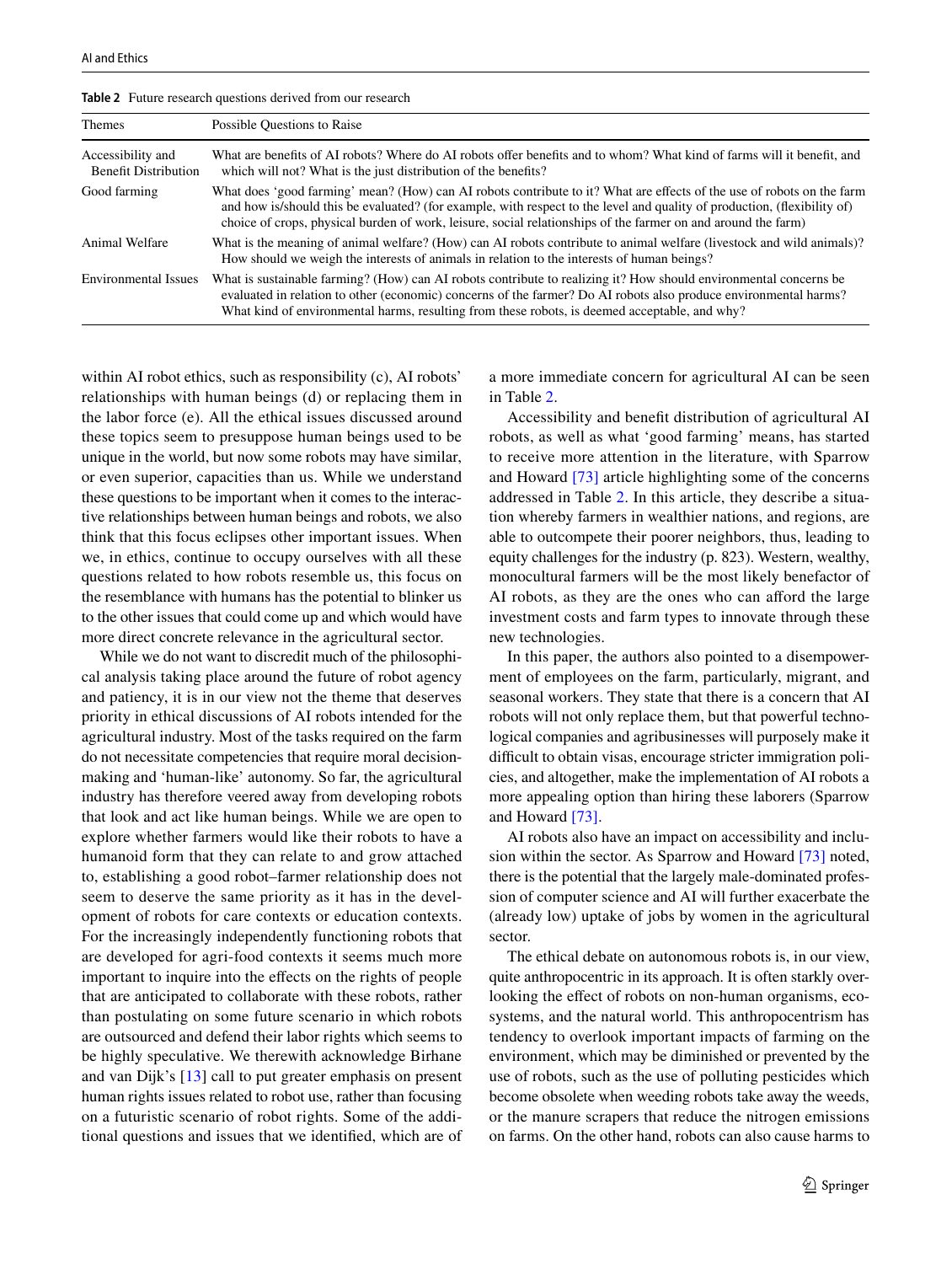the environment, for example when autonomous tractors are involved in spraying the pesticides, or when the robots need a lot of energy to function.

Issues raised by AI robot development in the agri-food sector often relate to animals, plants, or nature more generally. These non-human aspects of life deserve more attention in ethical discussions about robots, especially about AI robots for agri-food, but also for other felds such as maintenance of infrastructure (such as gas- or oil pipes) or production robots. For example, in a recent paper, Daum [[33](#page-13-39)] asks whether AI robots will bring an ecological utopia or dystopia in the future. He provides a utopian scene where animals are enjoying their habitat, the ecological system functions efectively, all spawned on by the wonderful job that AI robots are providing to ensure this desirable future. Contrary to this, he also portrays a dystopian scenario, whereby, agricultural robots are polluting the environment, we genetically modify 'square' tomatoes to accommodate robot arms, and the dissolution of the family farm. In addition, Sparrow and Howard [\[73](#page-13-38)] also highlighted the possibilities that AI robots will allow farmers to use more pesticides as they are not directly afected by them, the heavy robots may cause soil compaction, and also, genetic modifcation.

The ethical debate about robots could also beneft from more focus on the well-being of animals. In the agri-food sector, the use of AI robots typically leads to less physical contact between farmer and animals, which could raise questions about animal welfare. In connection to an older type of robot, the milking robot, which is not (yet) autonomously moving through the stable or feld, but which is located at a fxed location, it was already mentioned that it leads to cows who "have lost familiarity and mutuality with human beings by oral communication, emotional exchange, affection through hugs" (COMEST [[24](#page-12-16)]: 35).

Similarly, it is expected that animal welfare can be impacted because of implementing AI robots on the farm, as the farmer can become more focused on data *about* his cows, rather than getting information from seeing and feeling how the cow is acting, which would have been part of the process during manual milking (Bos et al. 2016). This alters the meaning of 'animal welfare' for farmers and changes their deliberation about animals' needs (Bos et al. 2016; Driessen and Heutinck [\[33\]](#page-13-39)). However, some have said the opposite of this, that the use of agricultural robots has actually allowed farmers more time to spend with their animals and build better relationships (see Lowenberg-DeBoer TED talk: [https://www.youtube.com/watch?v=lhQosWrq0vo\)](https://www.youtube.com/watch?v=lhQosWrq0vo).<sup>[8](#page-11-0)</sup> Furthermore, the use of robots is eventually also expected to lead to a change in farmer's skills that become more technology-dependent, as well as to the animal's behavior:

"there are examples of cows that refuse to follow the system (milking robot) being culled because of their independ-ence" (COMEST [[26\]](#page-12-19): 35). Robots are not only affecting the relationship between the farmer and his animals, but also directly impact on the animal's welfare. This is a concern because '[r]obots, sensors and unmanned aerial vehicles (UAVs) also have the potential to emit toxic material, fumes and waste into their surrounding environment' [[66\]](#page-13-13), p. 12).

Furthermore, there is also the possibility that agricultural AI robots will change our interaction and views on food, nutrition, and produce.<sup>[9](#page-11-1)</sup> The widescale incorporation of robots on the farm might drive the view that our food is a product of our ingenuity, science, and abilities, with much less care for the ecological landscapes that allow us to survive in the frst place. There is the potential that agricultural robots will change our relationship to food and farming landscapes because robots may change our well-being derived from food and farming landscapes, which what was once seen as 'nature' becomes infltrated with 'unnatural' robots and machines.

In closing this argumentation, we want to suggest that next to impacts on the environment and animals, ethics of AI robots for agri-food should also be concerned with the theme of employment. The ethical concerns around employment are one of the most immediate issues that will be faced by agricultural AI robots in the coming years. There may be a tension between where AI robots may be most benefcial, in terms of greater output and productivity, and where they may be most needed to accommodate a declining labor force. While there is a greater labor elasticity in many poorer countries to incorporate autonomation and AI robots, there is not necessarily the same issue of labor shortages or people not wanting to work in the agricultural sector. Whereas there is a much smaller labor elasticity in wealthier farming countries, these are typically the places where there is a dramatic decline in individuals taking up professions in the agri-food sector. Questions that should be addressed by ethics for robotics in agri-food should include what constitutes equitable and just transfer of agri-food AI robots within developing countries and how it should be realized. Providing affordable and inclusive education and development in these countries should be considered, which would allow the population to upskill and improve the industry and their country's economic growth, while transferring jobs to these highly skilled and much sought-after employment opportunities for the community. Dialog could provide more insight into the concerns and fears of farmers surrounding agricultural AI robots to foster responsible and innovative implementation of these technologies on the farm. The question should be answered how respectful and

<span id="page-11-0"></span><sup>8</sup> Thank you to one of the anonymous reviewers for providing this resource.

<span id="page-11-1"></span><sup>&</sup>lt;sup>9</sup> Thank you to one of the anonymous reviewers for providing this additional point.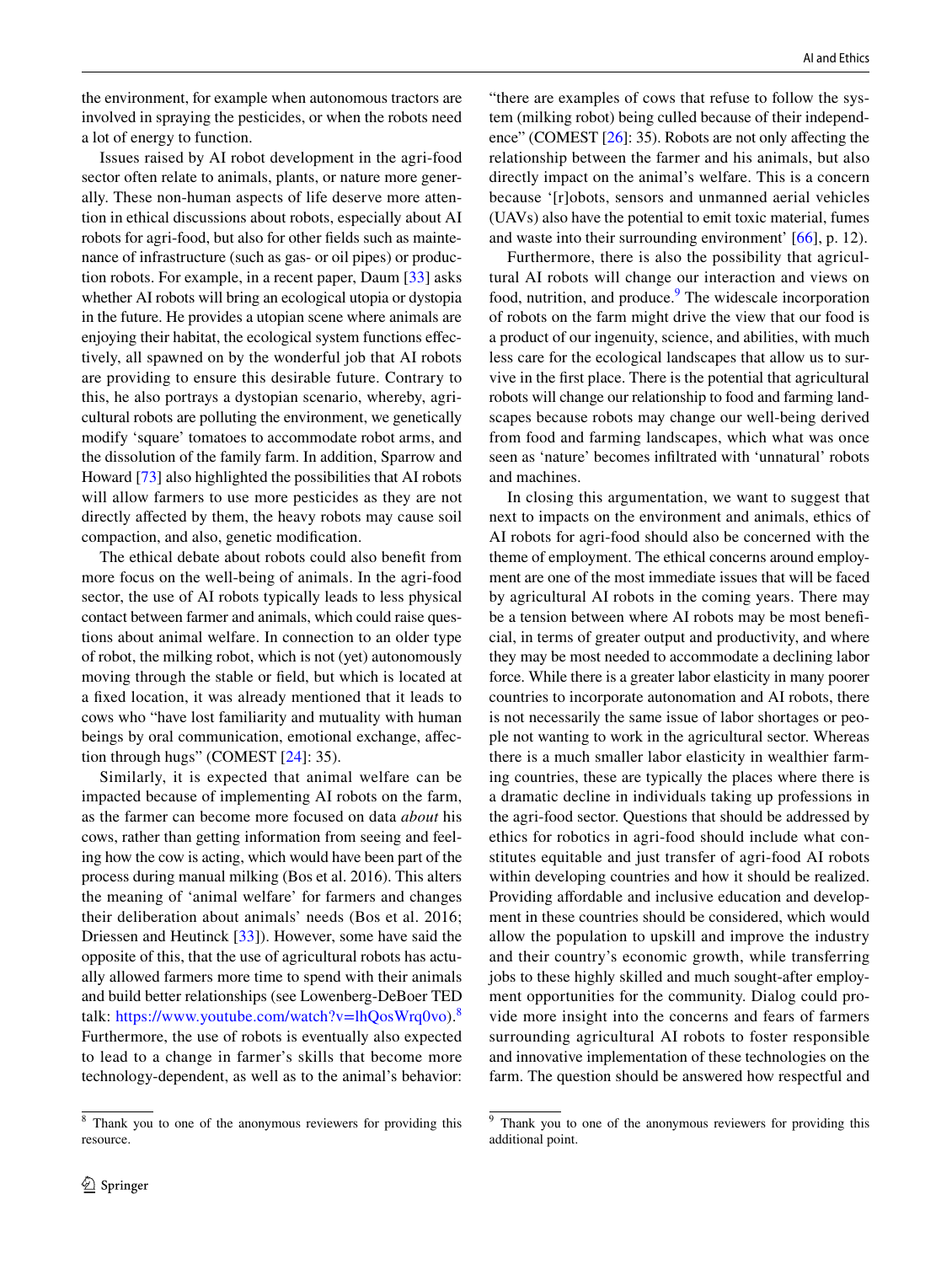integrative exchanges can be realized, which will be about benefts from agricultural AI robots, while identifying and reducing many of the harmful and unwanted consequences of their use. Overall, ethics of AI robots for agri-food should address many questions concerning the good society, which produces food in a sustainable manner, and whether and how robots can contribute to it. (Table [2](#page-10-0)).

These issues have no straightforward solution and merit further research. The purpose of this paper was to provide an overview over current themes discussed in the ethics of AI robots' literature and identify whether and how these questions are relevant for the development of AI robots for agrifood. We have identifed gaps in the debate and formulated questions that allow to progress from here in future research.

**Acknowledgements** We thank Aneesh Chauhan, Ard Nieuwenhuizen, Kees Lokhorst and Wijbrand Ouweltjes for commenting on earlier drafts of the paper.

**Funding** The funding that lead to this publication stems from two projects. That is the KB project on Autonomous Collaborative Robots (grant number KB-38-001-005, part of Data Driven High Tech programme) and the H2020 funded agROBOfood project (grant number 825395).

## **Declarations**

**Conflict of interest** The authors declare that they have no conficting interests.

**Open Access** This article is licensed under a Creative Commons Attribution 4.0 International License, which permits use, sharing, adaptation, distribution and reproduction in any medium or format, as long as you give appropriate credit to the original author(s) and the source, provide a link to the Creative Commons licence, and indicate if changes were made. The images or other third party material in this article are included in the article's Creative Commons licence, unless indicated otherwise in a credit line to the material. If material is not included in the article's Creative Commons licence and your intended use is not permitted by statutory regulation or exceeds the permitted use, you will need to obtain permission directly from the copyright holder. To view a copy of this licence, visit <http://creativecommons.org/licenses/by/4.0/>.

# **References**

- <span id="page-12-23"></span>1. AWTI: Adviesraad voor Wetenschap, Technologie en Innovatie.: Klaar voor de toekomst? Naar een brede strategie voor ICT, ISBN: 9789077005736, (2015)
- <span id="page-12-6"></span>2. Allen, C., Varner, G., Zinser, J.: Prolegomena to any future artifcial moral agent. J. Exp. Theor. Artif. Intell. **12**(3), 251–261 (2000)
- <span id="page-12-7"></span>3. Allen, C., Wallach, W., Smit, I.: Why machine ethics? IEEE Intell. Syst. **21**(4), 12–17 (2006)
- <span id="page-12-1"></span>4. Al-Razgan, M., AlFallaj, L.F., AlSarhani, N.S., AlOmair, H.W.: Systematic review of robotics use since 2005. Internat. J. Mech. Eng. Robotics Res. **5**, 129 (2016)
- <span id="page-12-8"></span>5. Anderson, M., Anderson, S.L.: Toward ensuring ethical behavior from autonomous systems: a case-supported principle-based paradigm. Indust. Robot. An Internat. J. (2015)
- 6. Arkin, R.C., Ulam, P., Wagner, A.R.: Moral decision making in autonomous systems: enforcement, moral emotions, dignity, trust, and deception. Proc. IEEE **100**(3), 571–589 (2011)
- <span id="page-12-10"></span>7. Arnold, T., Scheutz, M.: Against the moral Turing test: accountable design and the moral reasoning of autonomous systems. Ethics Inf. Technol. **18**(2), 103–115 (2016)
- <span id="page-12-13"></span>8. Asaro, P.: What should we want from a robot ethic? Internat. Rev. Inform. Ethics **6**(12), 9–16 (2006)
- <span id="page-12-26"></span>9. Autor, D.H.: Skills, education, and the rise of earnings inequality among the "other 99 percent." Sci. Am. Assoc. Adv. Sci. (2014).<https://doi.org/10.1126/science.1251868>
- <span id="page-12-12"></span>10. Basu, S., Omotubora, A., Beeson, M., Fox, C.: Legal framework for small autonomous agricultural robots. AI Soc. **35**(1), 113–134 (2020)
- <span id="page-12-20"></span>11. Bendel, O.: Considerations about the relationship between animal and machine ethics. AI Soc. **31**(1), 103–108 (2016)
- <span id="page-12-24"></span>12. Bertolaso, M., Rocchi, M.: Specifcally human: human work and care in the age of machines. Bus. Ethics: European Rev. (2019)
- <span id="page-12-17"></span>13. Birhane, A., van Dijk, J.: Robot Rights? Let's talk about human welfare instead. in: proceedings of the AAAI/ACM Conference on AI, Ethics, and Society (pp. 207–213), (2020)
- <span id="page-12-21"></span>14 Bos, J., Munnichs, G.: Digitalisering van dieren Verkenning. Precision livestock farming. Rathenau Instituut (2016)
- <span id="page-12-2"></span>15. Bouzembrak, Y., Klüche, M., Gavai, A., Marvin, H.J.P.: Internet of Things in food safety: literature review and a bibliometric analysis. Trends Food Sci. Technol. **94**, 54–64 (2019)
- <span id="page-12-22"></span>16. Briggs, G., Scheutz, M.: How robots can affect human behavior: Investigating the efects of robotic displays of protest and distress. Int. J. Soc. Robot. **6**(3), 343–355 (2014)
- <span id="page-12-14"></span>17. Bryson, J.: Robots should be slaves. In: Wilks, Y. (ed.) Close engagements with artifcial companions: Key social, psychological, ethical and design issues, pp. 63–74. John Benjamins Publishing (2010)
- 18. Bryson, J.: Patiency is not a virtue: AI and the design of ethical systems. AAAI Spring Symposium Series. Ethical and Moral Considerations in Non-Human Agents. [http://www.aaai.org/ocs/](http://www.aaai.org/ocs/index.php/SSS/SSS16/paper/view/12686) [index.php/SSS/SSS16/paper/view/12686.](http://www.aaai.org/ocs/index.php/SSS/SSS16/paper/view/12686) (2016)
- <span id="page-12-25"></span>19. Brynjolfsson, E., McAfee, A.: Race against the machine: how the digital revolution is accelerating innovation, driving productivity, and irreversibly transforming employment and the economy. Brynjolfsson and McAfee. (2011)
- <span id="page-12-0"></span>20. Bunge, J.: Agricultural giants teach computers to farm. In The Wall Street Journal [https://www.wsj.com/articles/leaf-recog](https://www.wsj.com/articles/leaf-recognition-technology-agriculture-digs-into-artificial-intelligence-1505300400) [nition-technology-agriculture-digs-into-artificial-intelligence-](https://www.wsj.com/articles/leaf-recognition-technology-agriculture-digs-into-artificial-intelligence-1505300400)[1505300400](https://www.wsj.com/articles/leaf-recognition-technology-agriculture-digs-into-artificial-intelligence-1505300400). (2017)
- <span id="page-12-3"></span>21. Carbonell, I.: The ethics of big data in big agriculture. Internet Policy Rev. 5(1) (2016)
- <span id="page-12-5"></span>22. J. Chisholm.: What is Co-Design? [http://designforeurope.eu/](http://designforeurope.eu/what-co-design) [what-co-design.](http://designforeurope.eu/what-co-design) (2018).
- <span id="page-12-18"></span>23. Coeckelbergh, M.: Robot rights? Towards a social-relational justifcation of moral consideration. Ethics Inf. Technol. **12**(3), 209–221 (2010)
- <span id="page-12-16"></span>24. Coeckelbergh, M.: Health care, capabilities, and AI assistive technologies. Ethical Theory Moral Pract **13**(2), 181–190 (2010)
- <span id="page-12-11"></span>25. Coleman, K.G.: Android arete: toward a virtue ethic for computational agents. Ethics Inf. Technol. **3**(4), 247–265 (2001)
- <span id="page-12-19"></span>26. COMEST Report on Robotics Ethics (UNESCO, 2017); [http://](http://unesdoc.unesco.org/images/0025/002539/253952E.pdf) [unesdoc.unesco.org/images/0025/002539/253952E.pdf](http://unesdoc.unesco.org/images/0025/002539/253952E.pdf)
- <span id="page-12-9"></span>27. Crnkovic, G.D., Çürüklü, B.: Robots: ethical by design. Ethics Inf. Technol. **14**(1), 61–71 (2012)
- <span id="page-12-4"></span>28. Danaher, J.: The rise of the robots and the crisis of moral patiency. AI Soc. **34**, 129–136 (2019)
- <span id="page-12-15"></span>29. Danaher, J.: Welcoming robots into the moral circle: a defence of ethical behaviourism. Sci. Eng. Ethics **26**(4), 2023–2049 (2020)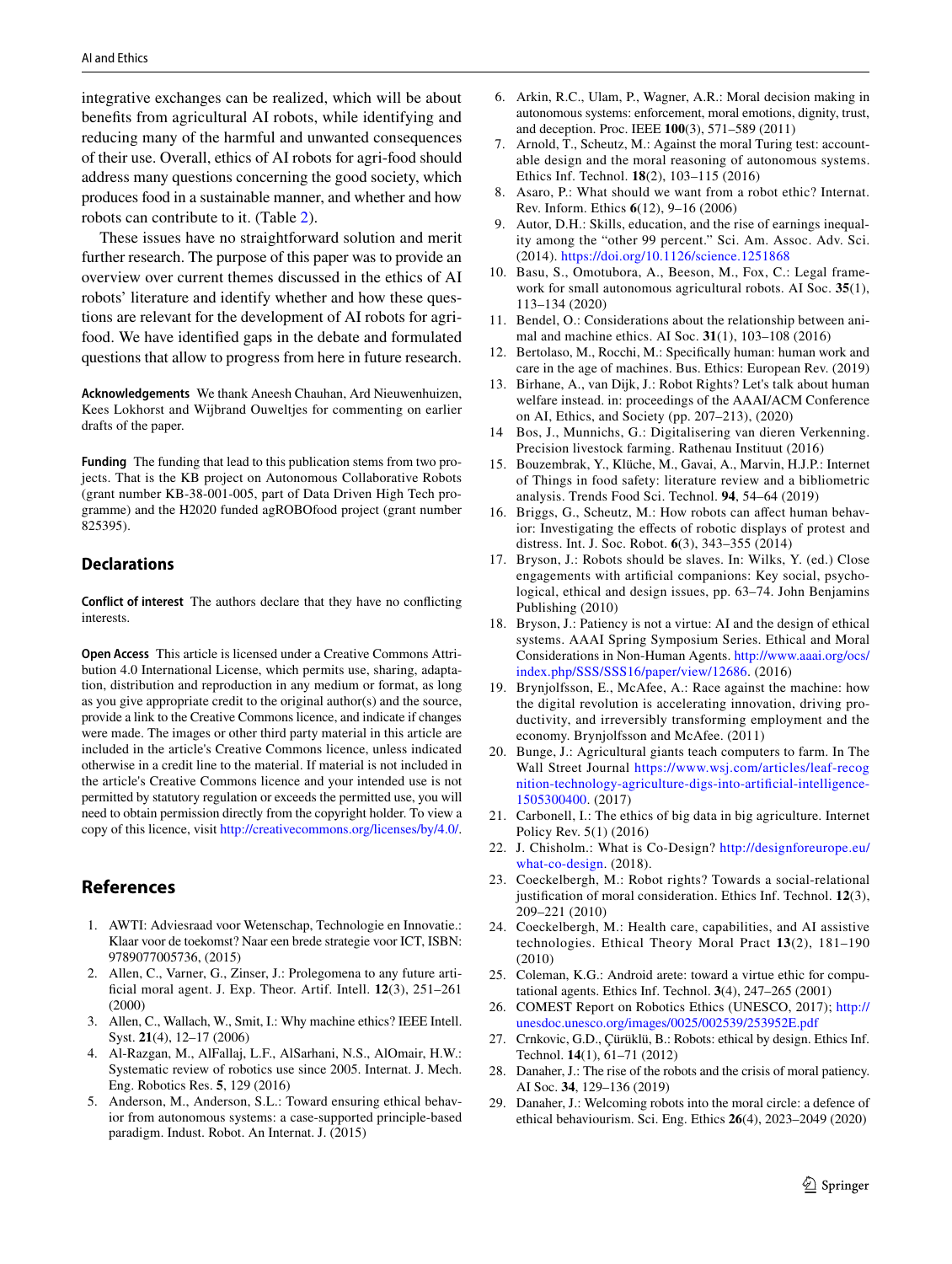- <span id="page-13-0"></span>30. Donovan, A.: Robots that are invading the agriculture industry, interesting engineering, (2018). [https://interestingengineeri](https://interestingengineering.com/9-robots-that-are-invading-the-agriculture-industry) [ng.com/9-robots-that-are-invading-the-agriculture-industry](https://interestingengineering.com/9-robots-that-are-invading-the-agriculture-industry) (Accessed 2 Feb 2021)
- <span id="page-13-17"></span>31. Darling, K.: Extending legal protection to social robots. IEEE Spectrum. (2012). [http://spectrum.ieee.org/automaton/robotics/](http://spectrum.ieee.org/automaton/robotics/artificial-intelligence/extending-legal-protection-to-social-robots) [artificial-intelligence/extending-legal-protection-to-social-robots](http://spectrum.ieee.org/automaton/robotics/artificial-intelligence/extending-legal-protection-to-social-robots). (Accessed 2 Feb 2021)
- 32. Darling, K.: Extending legal protection to social robots: The effects of anthropomophism, empathy, and violent behavior toward robotic objects. In: Calo, R., Froomkin, A.M., Kerr, I. (eds.) Robot law, pp. 213–231. Edward Elgar (2016)
- <span id="page-13-39"></span>33. Daum, T.: Farm robots: ecological utopia or dystopia? Trends Ecol. Evol. **36**(9), 774–777 (2021)
- <span id="page-13-5"></span>34. Dhamija, P., Bag, S.: Role of artifcial intelligence in operations environment: a review and bibliometric analysis. TQM J. 32(4) (2020)
- 35. Driessen, C., Heutinck, L.F.: Cows desiring to be milked? Milking robots and the co-evolution of ethics and technology on Dutch dairy farms. Agric. Hum. Values **32**(1), 3–20 (2015)
- <span id="page-13-35"></span>36. Duckett, T., Pearson, S., Blackmore, S., Grieve, B., Chen, W.H., Cielniak, G., From, P.: Agricultural robotics: the future of robotic agriculture. arXiv preprint. (2018) (Accessed 2 Feb 2021)
- <span id="page-13-4"></span>37. European Commission 2020. White paper on artifcial intelligence - A European approach to excellence and trust. [https://ec.europa.](https://ec.europa.eu/info/sites/info/files/commission-white-paper-artificial-intelligence-feb2020_en.pdf) [eu/info/sites/info/fles/commission-white-paper-artificial-intel](https://ec.europa.eu/info/sites/info/files/commission-white-paper-artificial-intelligence-feb2020_en.pdf) [ligence-feb2020\\_en.pdf](https://ec.europa.eu/info/sites/info/files/commission-white-paper-artificial-intelligence-feb2020_en.pdf) (Accessed 2 Feb 2021)
- <span id="page-13-34"></span>38. Frey, C.B., Osborne, M.A.: The future of employment: How susceptible are jobs to computerisation? Technol. Forecast. Soc. Chang. **114**, 254–280 (2017)
- <span id="page-13-9"></span>39. Gerdes, A., Øhrstrøm, P.: Issues in robot ethics seen through the lens of a moral Turing test. J. Inf. Commun. Ethics Soc. **13**(2), 98–109 (2015)
- <span id="page-13-16"></span>40. Goertzel, B.: Thoughts on AI morality. Dynamical Psychol. An Internat. Interdisciplinary J. Complex Mental Proc. (2002) [http://](http://www.goertzel.org/dynapsyc/2002/AIMorality.htm) [www.goertzel.org/dynapsyc/2002/AIMorality.htm](http://www.goertzel.org/dynapsyc/2002/AIMorality.htm). (Accessed 2 Feb 2021)
- <span id="page-13-18"></span>41. Gunkel, D.J.: The other question: can and should robots have rights? Ethics Inf. Technol. **20**(2), 87–99 (2018)
- <span id="page-13-19"></span>42 Gunkel, D.J.: Thinking otherwise: philosophy, communication, technology. Purdue University Press (2007)
- <span id="page-13-20"></span>43. Gunkel, D.J.: The machine question: Critical perspectives on AI, robots, and ethics. MIT Press (2012)
- 44. Holloway, L.: Subjecting cows to robots: farming technologies and the making of animal subjects. Environ. Plan. D Soc. Space **25**, 1041–1060 (2007)
- <span id="page-13-30"></span>45. Hutson, S., Lim, S.L., Bentley, P.J., Bianchi-Berthouze, N., Bowling, A.: Investigating the suitability of social robots for the wellbeing of the elderly*. In: International Conference on Afective Computing and Intelligent Interaction* (pp. 578–587). Springer. (2011)
- <span id="page-13-15"></span>46. Johnson, D.G.: Computer systems: moral entities but not moral agents. Ethics Inf. Technol. **8**(4), 195–204 (2006)
- <span id="page-13-33"></span>47. Kool, L., Van Est, R.: Kansen en bedreigingen: negen perspectieven op werken in de robotsamenleving. De Robot de Baas **1**, 49–67 (2015)
- <span id="page-13-21"></span>48. Levinas, E.: Totality and infnity: an essay on exteriority (A Lingis, Trans). Duquesne University (1969)
- <span id="page-13-11"></span>49. McGrath, J., Gupta, A.: Writing a moral code: algorithms for ethical reasoning by humans and machines. Religions **9**(8), 240 (2018)
- <span id="page-13-28"></span>50. MacDorman, K.F., Ishiguro, H.: The uncanny advantage of using androids in social and cognitive science research. Interact. Stud. **7**, 297–337 (2006)
- <span id="page-13-29"></span>51. MacDorman, K.F., Srinivas, P., Patel, H.: The uncanny valley does not interfere with level 1 visual perspective taking. Comput. Hum. Behav. **29**(4), 1671–1685 (2013)
- <span id="page-13-37"></span>52. Marinoudi, V., Sørensen, C.G., Pearson, S., Bochtis, D.: Robotics and labour in agriculture. A context consideration. Biosyst. Eng. **184**, 111–121 (2019)
- <span id="page-13-24"></span>53. Mavroforou, A., Michalodimitrakis, E., Hatzitheofilou, C., Giannoukas, A.: Legal and ethical issues in robotic surgery. Int. Angiol. **29**(1), 75 (2010)
- <span id="page-13-25"></span>54. Mitka, E.: Strategy for safer agricultural robots. Economics World **6**(6), 472–481 (2018)
- <span id="page-13-27"></span>55. Moon, A., Danielson, P., Van der Loos, H.M.: Survey-based discussions on morally contentious applications of interactive robotics. Int. J. Soc. Robot. **4**(1), 77–96 (2012)
- <span id="page-13-1"></span>56. NASA. How NASA and John Deere helped tractors drive themselves. NASA. (2018). [https://www.nasa.gov/feature/directorates/](https://www.nasa.gov/feature/directorates/spacetech/spinof/john_deere) [spacetech/spinof/john\\_deere.](https://www.nasa.gov/feature/directorates/spacetech/spinof/john_deere) (Accessed 2 Feb 2021)
- <span id="page-13-7"></span>57. Niknejad, N., Ismail, W., Bahari, M., Hendradi, R., Salleh, A.Z.: Mapping the research trends on blockchain technology in food and agriculture industry: a bibliometric analysis. Environ. Technol Innov. **21**, 101272 (2021)
- <span id="page-13-26"></span>58. Ojha, S., Williams, M.A., Johnston, B.: The essence of ethical reasoning in robot-emotion processing. Int. J. Soc. Robot. **10**(2), 211–223 (2018)
- <span id="page-13-22"></span>59. O'Sullivan, S., Nevejans, N., Allen, C., Blyth, A., Leonard, S., Pagallo, U., Ashrafan, H.: Legal, regulatory, and ethical frameworks for development of standards in artifcial intelligence (AI) and autonomous robotic surgery. Internat. J. Med. Robot. Comput. Assist. Surg. **15**(1), e1968 (2019)
- <span id="page-13-31"></span>60. Pearson, Y., Borenstein, J.: Creating "companions" for children: the ethics of designing esthetic features for robots. AI Soc. **29**(1), 23–31 (2014)
- <span id="page-13-32"></span>61. Pekkeriet, E., Splinter, G.: Arbeid in de toekomst: Inzicht in arbeid en goed werkgeverschap in de tuinbouw (No 2020–002). Wageningen Economic Research (2020)
- <span id="page-13-2"></span>62. Precision, H.: (2018) How BASF uses drones to measure turf health. PrecisionHawk. [https://www.precisionhawk.com/media/](https://www.precisionhawk.com/media/topic/how-basf-uses-drones-to-measure-turf-health/) [topic/how-basf-uses-drones-to-measure-turf-health/](https://www.precisionhawk.com/media/topic/how-basf-uses-drones-to-measure-turf-health/). (Accessed 2 Feb 2021)
- <span id="page-13-12"></span>63. Scheutz, M., Arnold, T.: Feats without heroes: norms, means, and ideal robotic action. Front. Robot. AI **3**, 32 (2016)
- <span id="page-13-8"></span>64. Robertson, L.J., Abbas, R., Alici, G., Munoz, A., Michael, K.: Engineering-based design methodology for embedding ethics in autonomous robots. Proc. IEEE **107**(3), 582–599 (2019)
- <span id="page-13-3"></span>65. Ruiz-Real, J.L., Uribe-Toril, J., Torres, A.J.A., de Pablo, V.J.: A Look at the past, present and future research trends of artifcial intelligence in agriculture. Agronomy **10**(11), 1839 (2020)
- <span id="page-13-13"></span>66. Ryan, M.: Ethics of using AI and big data in agriculture: the case of a large agriculture multinational. ORBIT J, 2(2) (2019)
- <span id="page-13-14"></span>67. Ryan, M.: Agricultural big data analytics and the ethics of power. J. Agric. Environ. Ethics **33**(1), 49–69 (2020)
- 68. Ryan, M.: In AI we trust: ethics, artifcial intelligence, and reliability. Sci. Eng. Ethics **26**, 2749–2767 (2020)
- <span id="page-13-10"></span>69. Sarma, G., Hay, N.: Mammalian value systems. Informatica 41(3) (2017)
- <span id="page-13-23"></span>70. Sharkey, N., Sharkey, A.: Robotic surgery: on the cutting edge of ethics. Computer **46**(1), 56–64 (2012)
- <span id="page-13-6"></span>71. Singh, S., Haneef, F., Kumar, S., Ongsakul, V.: "Internet of things and agriculture relationship: a bibliometric analysis". J. Global Bus. Adv. 13(5) (2021)
- <span id="page-13-36"></span>72. Smith, M.J.: Getting value from artifcial intelligence in agriculture. Animal Prod. Sci. **60**(1), 46–54 (2020)
- <span id="page-13-38"></span>73. Sparrow, R., Mark, H.: 'Robots in agriculture: prospects, impacts, ethics, and policy'. precision agriculture, 1–16 (2020)